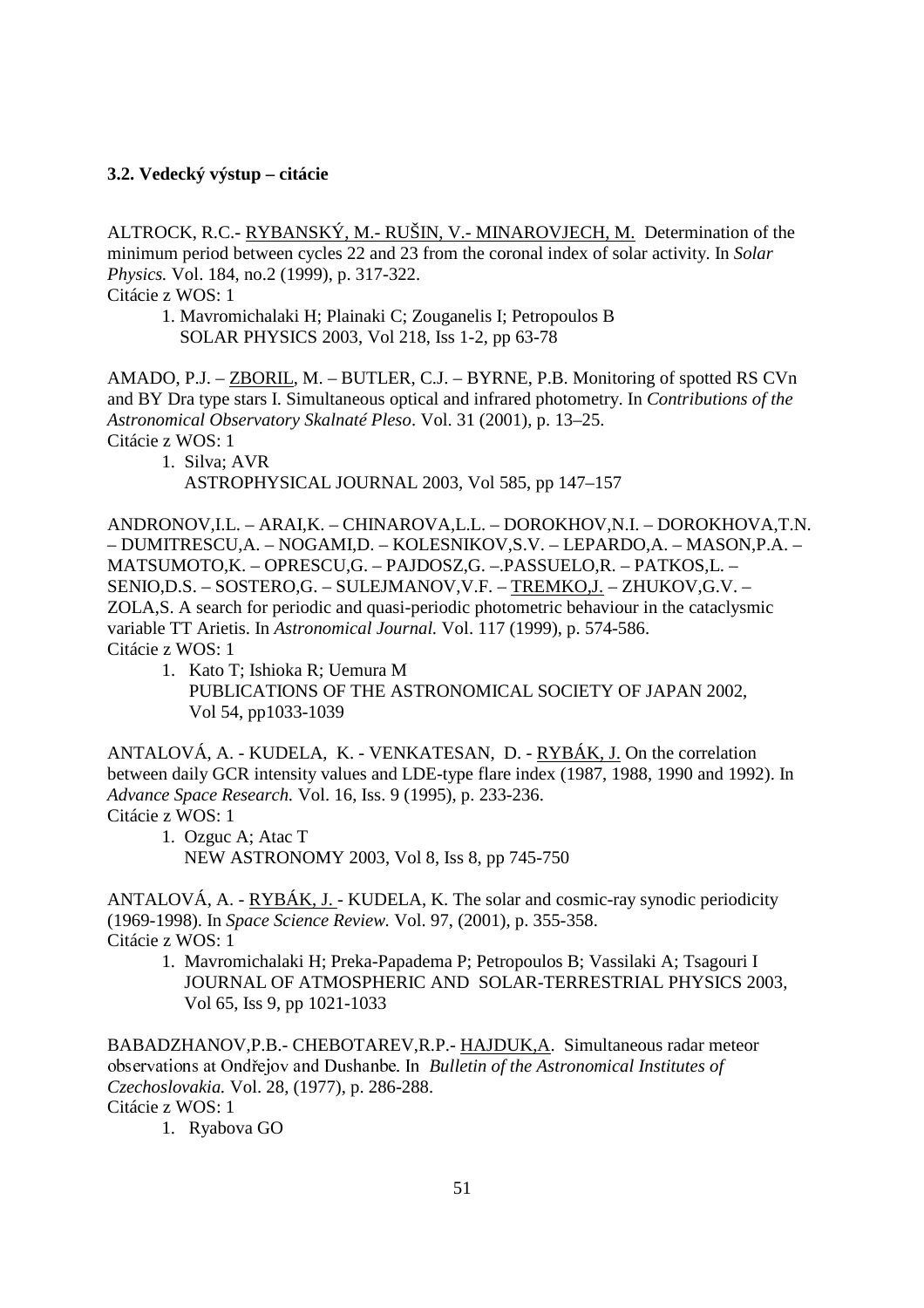MONTHLY NOTICES OF THE ROYAL ASTRONOMICAL SOCIETY 2003, Vol 341, pp 739-746

BABADZHANOV,P.B.- CHEBOTAREV,R.P.- HAJDUK,A. Long base observations of the Orionid meteor shower. In *Bulletin of the Astronomical Institutes of Czechoslovakia.* Vol. 30 (1979), p. 225-227.

Citácie z WOS: 1

1. Ryabova GO

 MONTHLY NOTICES OF THE ROYAL ASTRONOMICAL SOCIETY 2003, Vol 341, pp 739-746

BADALYAN, O.G. - OBRIDKO, V.N. - SÝKORA, J. Relation between the green-line polarization of the solar corona and coronal magnetic fields. In *Astronomy Reports.* Vol. 43, (1999), p. 767-776.

Citácie z WOS: 1

 1. Mavromichalaki H; Plainaki C; Zouganelis I; Petropoulos B SOLAR PHYSICS 2003, Vol 218, pp 63

BADALYAN, O.G. - OBRIDKO, V.N. - SÝKORA-J. Brightness of the coronal green line and prediction for activity cycles 23 and 24. In *Solar Physics.* Vol. 199 (2001), p. 421-435. Citácie z WOS: 1

1. Makarov VI; Tlatov AG; Callebaut DK

SOLAR PHYSICS 2002, Vol 206, pp 383

Iné citácie: 2

- 2. Makarov VI; Tlatov AG; Callebaut DK SOLAR VARIABILITY AS AN INPUT TO THE EARTH'S ENVIRONMENT ESA SP 535, ESTEC, NOORDWIJK 2003, pp 217
- 3. Callebaut DK; Makarov VI; Tlatov AG SOLAR VARIABILITY AS AN INPUT TO THE EARTH'S ENVIRONMENT ESA SP 535, ESTEC, NOORDWIJK 2003, pp 749

BAKOS,G.A. – TREMKO,J. The history of U Coronae Borealis – a sequel. In *Journal of the Royal Astronomical Society of Canada.* Vol. 75, (1981), p.124-131. Citácie z NASA ADS: 1

 1. Yerli SK; Sarna MJ; Zola S; Connon Smith R; Tovmasian G MONTHLY NOTICES OF THE ROYAL ASTRONOMICAL SOCIETY 2003, Vol 342, pp 1349-1360

BAKOS,G.A. – TREMKO,J. Spectroscopic orbital elements and photometry of the multiple system epsilon Hydrae. In *Contributions of the Astronomical Observatory Skalnaté Pleso.* Vol. 16, (1987), p.17-26.

Citácie z NASA ADS: 1

1. Makarov VV

ASTRONOMICAL JOURNAL 2003, Vol 126, pp1996 – 2008

BELYAEV, N.A. - KRESÁK, L'. - PITTICH, E.M. - PUSHKAREV, A.N. Catalogue of shortperiod comets. In Veda, Bratislava, 1986, p. 408.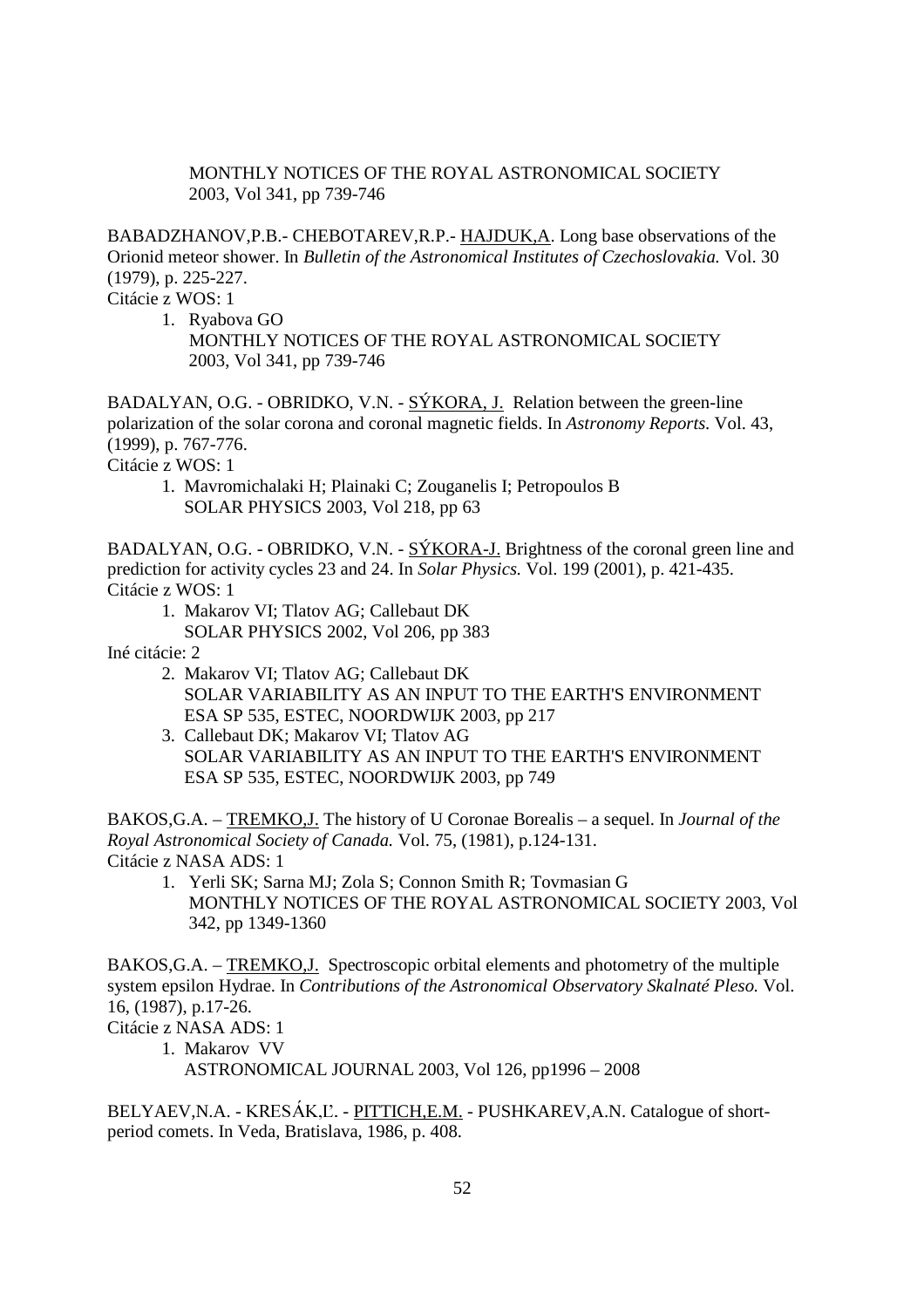Citácie z SCI: 2

- 1. Kidger MR
	- ASTRONOMY AND ASTROPHYSICS 2003, Vol 408, pp 767-774
- 2. Boenhardt H; Delahodde C ASTRONOMY AND ASTROPHYSICS 2002, Vol 387, pp 110

BODE,M. - ROBERTS,J. - IVISON,R. - MEABURN,J. - SKOPAL,A. Echelle spectroscopy of the symbiotic star CH Cygni through quiescence. In *Monthly Notices of the Royal Astronomical Society.* Vol. 253 (1991), p. 80-88.

Citácie z NASA ADS :1

 1. Tomov T In R.L.M. Corradi, J. Mikolajewska and T. Mahoney, Proceedings of a Euroconference: SYMBIOTIC STARS PROBING STELLAR EVOLUTION. ASP CONFERENCE SERIES Vol 303, 2003, ISBN:1-58381-152-4, pp 376-391

BUDAJ,J. Do the physical properties of Ap binaries depend on their orbital elements? In *Monthly Notices of the Royal Astronomical Society.* Vol. 310, (1999), p. 419. Citácie z WOS: 1

1. Khalack VR; Zverko J; Žižňovský J

ASTRONOMY AND ASTROPHYSICS 2003, Vol 403, pp 179 – 185

BUDAJ,J.- DWORETSKY,M.M. Radiative accelerations on Ne in the atmosperes of late B stars.In *Monthly Notices of the Royal Astronomical Society.* Vol. 337 (2002), p.1340. Citácie z WOS: 1

1. Hempel M; Holweger H ASTRONOMY AND ASTROPHYSICS 2003, Vol 408, pp 1065

BUMBA, V. - SÝKORA, J. Large-scale magnetic structures responsible for coronal disturbances. In *Coronal Disturbances*. D. Reidel Publ. Co., Dordrecht, (1974), p. 73-83. Citácie z WOS: 1

 1. Mavromichalaki H; Plainaki C; Zouganelis I; Petropoulos B SOLAR PHYSICS 2003, Vol 218, pp 63

CEPLECHA, Z. - BOROVIČKA, J. - ELFORD, W.G. - REVELLE, D.O. - HAWKES, R.L. -PORUBČAN, V. - ŠIMEK, M. Meteor Phenomena and Bodies. In *Space Science Reviews*. Vol. 84, no.1 (1998), p. 327-471.

Citácie z WOS: 8

- 1. Popova O; Nemtchinov I; Hartman WK METEORITICS AND PLANETARY SCIENCE 2003, Vol 38 (6), pp 905-925
- 2. Beech M; Illigworth A; Murray IS METEORITICS AND PLANETARY SCIENCE 2003, Vol 38 (7), pp 1045-1051
- 3. Mathews JD; Doherty J; Wen CH: Briezinski SJ; Janches D; Meisel DD JOURNAL OF ATMOSPHERIC AND SOLAR-TERRESTRIAL PHYSICS 2003 Vol 65 (10) pp 1139-1149
- 4. Maruyama T; Kato H; Nakamura M JOURNAL OF GEOPHYSICAL RESEARCH – SPACE PHYSICS 2003, Vol 108 (A8): art. no. 1324 AUG 19, 2003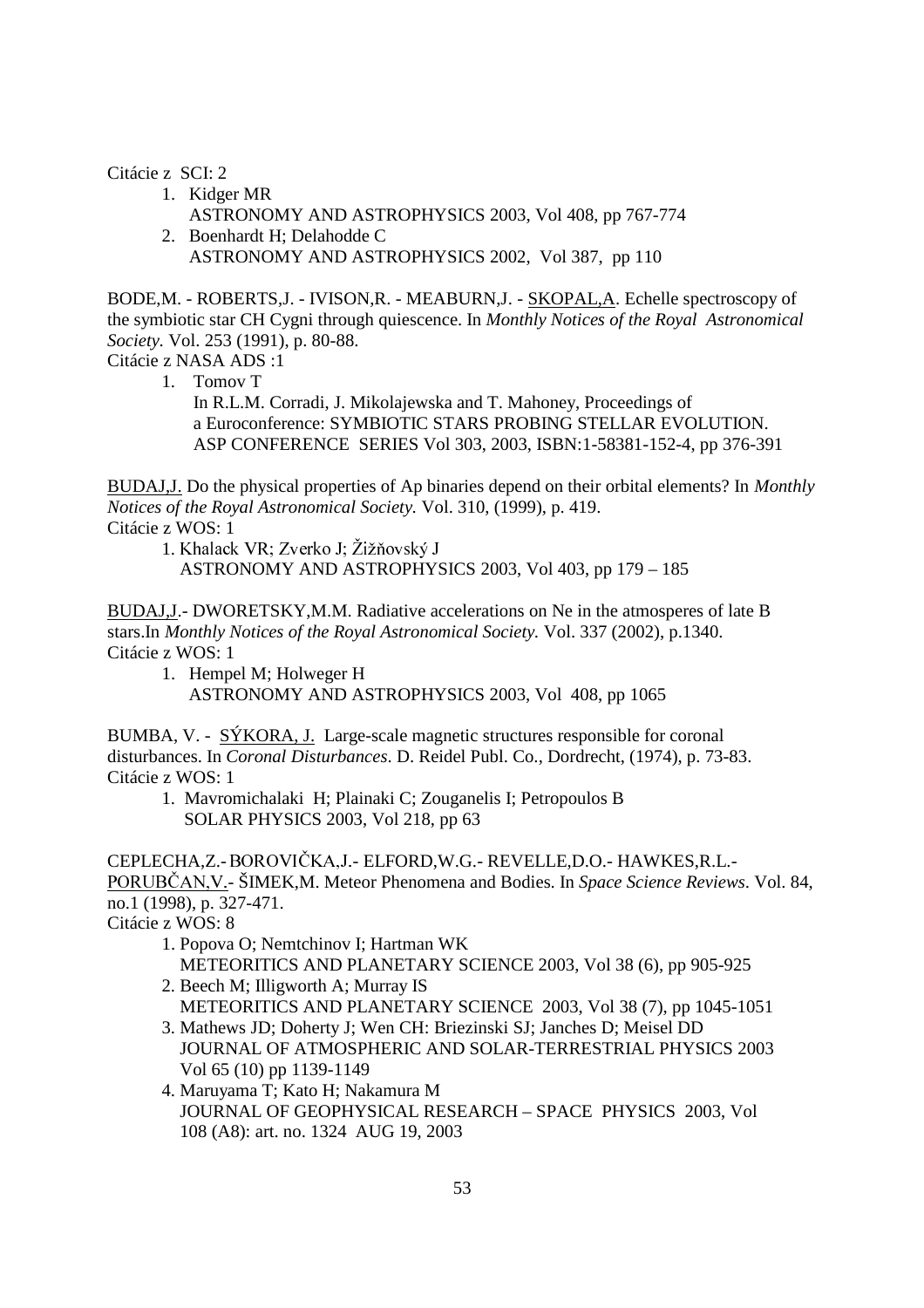5. Yoshida H

 PUBLICATION OF THE ASTRONOMICAL SOCIETY OF JAPAN 2003, Vol 55 (3), pp 547-551

- 6. Janches D; Nolan MC; Meisel DD; Mathews JD; Zhou QH; Moser DE JOURNAL OF GEOPHYSICAL RESEARCH – SPACE PHYSICS 2003, Vol 108 (A6): art. no. 1222 JUN 4, 2003
- 7. Wasson JT ASTROBIOLOGY 2003, Vol 3 No 1, pp 163-179
- 8. Oppenheim MM; Dyrud LP; Ray L JOURNAL OF GEOPHYSICAL RESEARCH – SPACE PHYSICS 2003, Vol 108 (A2): art. no. 1063 FEB 6, 2003
- Citácie v monogr., učeb. a iných kniž. pub.: 6

 9. Stenback-Nielsen HC; Jenniskens P INSTITUTE OF SPACE AND ASTRONAUTICAL SCIENCE REPORT SP No.15, JAPAN, 2003, ed. H. Yano, S. Abe, M. Yoshikawa, ISSN 0288-433X, pp 207-214

10. Rietmeijer FJM

 INSTITUTE OF SPACE AND ASTRONAUTICAL SCIENCE REPORT SP No.15, JAPAN, 2003, ed. H. Yano, S. Abe, M. Yoshikawa, ISSN 0288-433X, pp 139-147

- 11. Nishio M; Nakamura T; Sato T; Tsutsumi S; Tsuda T; Fushimi K INSTITUTE OF SPACE AND ASTRONAUTICAL SCIENCE REPORT SP No.15, JAPAN, 2003, ed. H. Yano, S. Abe, M. Yoshikawa, ISSN 0288-433X, pp 89-96
- 12. Jenniskens P; Russel RW

 INSTITUTE OF SPACE AND ASTRONAUTICAL SCIENCE REPORT SP No.15, JAPAN, 2003, ed. H. Yano, S. Abe, M. Yoshikawa, ISSN 0288-433X, pp 3-15

13. Rietmeijer FJM

 In METEORS IN THE EARTHS ATMOSPHERE. Ed. E. Murad, I.P.Williams, Cambridge Univ. Press, Cambridge, UK, 2002, pp 215-245

 14. von Zahn U; Hoffner J; McNeil W.J In METEORS IN THE EARTHS ATMOSPHERE. Ed. E. Murad, I.P.Williams, Cambridge Univ. Press, Cambridge, UK, 2002, pp 149-187

#### CEVOLANI,G.-BORTOLOTTI,G.-FOSCHINI,L.-FRANCHESCHI,C.-GRASSI,G.-

TRIVELLONE, G.-HAJDUK, A.-PORUBČAN, V. Radar observations of the Geminid meteoroid stream. In *Earth, Moon and Planets.* Vol. 68 (1995), p. 247-255. Citácie v monogr., učeb. a iných kniž. pub.: 1

1. Baggaley WJ

 In METEORS IN THE EARTHS ATMOSPHERE. Ed. E. Murad, I.P.Williams, Cambridge Univ. Press, Cambridge, UK, 2002, pp 123-147

CEVOLANI,G.-BORTOLOTTI,G.-FRANCESCHI,C.-GRASSI,G.-TRIVELLONE,G.- HAJDUK,A.-KINGSLEY,S.P.The Bologna-Lecce forward scatter experiment: preliminary results. In *Planetary and Space Science.* Vol. 43 (1995), p. 765-772. Citácie z WOS: 1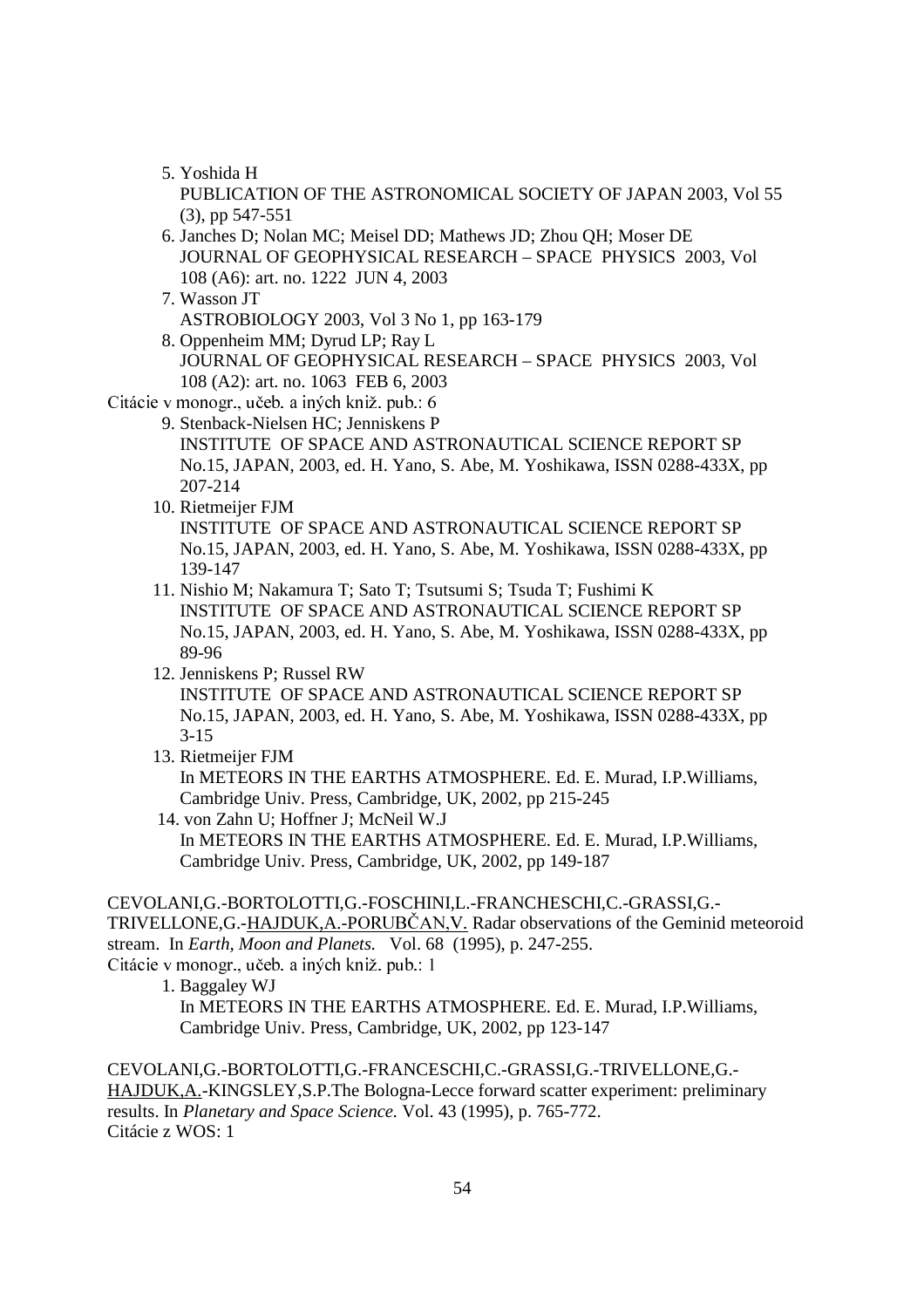1. Mathews J D JOURNAL OF ATMOSPHERIC AND SOLAR-TERRESTRIAL PHYSICS 2003, Vol 66, pp 285-299

CEVOLANI,G.- HAJDUK,A. The flux of meteoroids in the vicinity of the orbit of Comet Halley. In *Il Nuovo Cimento Serie 1*. Vol. 78 (1984), p. 447-457. Citácie z WOS: 1

1. Ryabova GO

 MONTHLY NOTICES OF THE ROYAL ASTRONOMICAL SOCIETY 2003, Vol 341, pp 739-746

CEVOLANI,G.-HAJDUK,A. Radar observations of Orionids in 1981 and 1982 at Budrio and Ondřejov. In Bulletin of the Astronomical Institutes of Czechoslovakia. Vol. 36 (1985), p. 278-281.

Citácie z WOS: 1

1. Ryabova GO

 MONTHLY NOTICES OF THE ROYAL ASTRONOMICAL SOCIETY 2003, Vol 341, pp 739-746

CEVOLANI,G.-HAJDUK,A. Forward scatter observations of meteor showers. In: *IAS Meteoroids and their Parent Bodies*, eds. I.P. Williams and J. Štohl, Polygrafia, Bratislava, (1993), p. 253-256.

Citácie z WOS: 1

 1. Mathews J D JOURNAL OF ATMOSPHERIC AND SOLAR-TERRESTRIAL PHYSICS, 2003, 2003, Vol 66, pp 285-299

CEVOLANI,G.-<u>HAJDUK,A.</u>-HAJDUKOVÁ,M.-<u>PORUBČAN,V.</u>-TRIVELLONE,G. Ozone concentration at meteor heights determined from forward-scatter radar echoes. In *Journal of Atmospheric and Solar-Terrestrial Physics.* Vol. 61 (1999), p. 539-543. Citácie v SCI: 1

 1. Kaufman M; Gusev OA; Grossmann KU; Martin-Torres FJ; Marsh DR; Kutepov AA

 JOURNAL OF GEOPHYSICAL RESEARCH-ATMOSPHERES 2003, Vol 108 (D9), Art. No. 4272 MAY 7

CEVOLANI,G.-HAJDUK,A.-KINGSLEY,S.P.On the distribution of underdense meteor trails and the relative received signal levels in a forward scatter experiment. In: *IAS Meteoroids and their Parent Bodies*, eds. I.P. Williams and J. Štohl, Polygrafia, Bratislava, (1993), 257-260. Citácie z WOS: 1

1. Mathews J D

 JOURNAL OF ATMOSPHERIC AND SOLAR-TERRESTRIAL PHYSICS, 2003, 2003, Vol.66, pp.285-299.

CROCKER,M.M. - DAVIS,R.J. - EYRES,S.P.S. - BODE,M.F. - TAYLOR,A.R. - SKOPAL,A. - KENNY,H.T. The symbiotic star CH Cygni: I. Non-thermal bipolar jets. In *Monthly Notices of the Royal Astronomical Society.* Vol. 326, (2001), p. 781-787.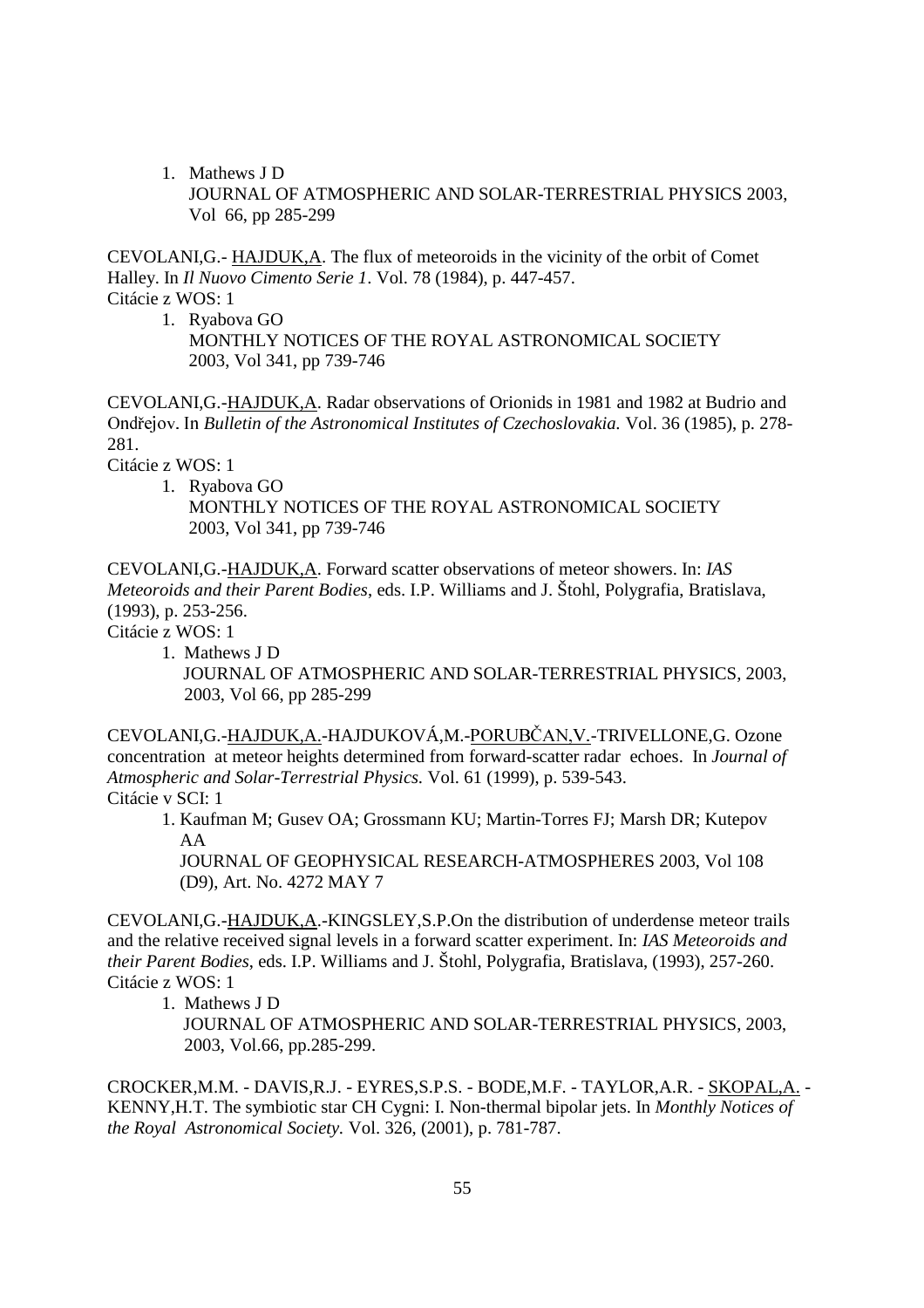Citácie z WOS: 2

- 1. Sokoloski JL; Kenyon SJ
- ASTROPHYSICAL JOURNAL 2003, Vol 584, pp 1020-1026 2. Sokoloski JL; Kenyon SJ

ASTROPHYSICAL JOURNAL 2003, Vol 584, pp 1027-1034

Citácie z NASA ADS : 5

3. Sokoloski JL

 In R.L.M. Corradi, J. Mikolajewska and T. Mahoney, Proceedings of a Euroconference: SYMBIOTIC STARS PROBING STELLAR EVOLUTION. ASP CONFERENCE SERIES Vol 303, 2003, ISBN:1-58381-152-4, pp 202-217

- 4. Nussbaumer H In R.L.M. Corradi, J. Mikolajewska and T. Mahoney, Proceedings of a Euroconference: SYMBIOTIC STARS PROBING STELLAR EVOLUTION. ASP CONFERENCE SERIES Vol 303, 2003, ISBN:1-58381-152-4, pp 325-340
- 5. Corradi RLM In R.L.M. Corradi, J. Mikolajewska and T. Mahoney, Proceedings of a Euroconference: SYMBIOTIC STARS PROBING STELLAR EVOLUTION. ASP CONFERENCE SERIES Vol 303, 2003, ISBN:1-58381-152-4, pp 393-406
- 6. Leedjarv L

 In R.L.M. Corradi, J. Mikolajewska and T. Mahoney, Proceedings of a Euroconference: SYMBIOTIC STARS PROBING STELLAR EVOLUTION. ASP CONFERENCE SERIES Vol 303, 2003, ISBN:1-58381-152-4, pp 433-436

 7. Sokoloski JL THE JOURNAL OF THE AAVSO 2003, Vol 31, pp 89-102

DWORETSKY,M.M. - BUDAJ,J. Neon abundances in normal late-B and mercury-manganese stars. In *Monthly Notices of the Royal Astronomical Society.* Vol. 318 (2000), p.1264. Citácie z WOS: 1

1. Hempel M; Holweger H

ASTRONOMY AND ASTROPHYSICS 2003, Vol 408, pp 1065 – 1076

EYRES,S.P.S. - BODE,M.F. - SKOPAL,A. - CROCKER,M.M. - DAVIS,R.J. - TAYLOR,A.R. - TEODORANI,M. - ERRICO,L. - VITTONE,A.A. - ELKIN.V.G. The symbiotic star CH Cygni. II. The ejecta from the 1998-2000 active phase. In *Monthly Notices of the Royal Astronomical Society.* Vol. 335, (2002), p.526-539.

Citácie z WOS: 2

- 1. Sokoloski JL; Kenyon SJ ASTROPHYSICAL JOURNAL 2003, Vol 584, pp 1020-1026
- 2. Sokoloski JL; Kenyon SJ ASTROPHYSICAL JOURNAL 2003, Vol 584, pp 1027-1034

GÁLIS,R.- HRIC,L.- FRIEDJUNG,M.- PETRIK,K. Resonances as the general cause of the outbursts in the symbiotic system AG Draconis. In A*stronomy & Astrophysics.* Vol. 348 no. 2 (1999), p.533-541.

Citácie z WOS: 1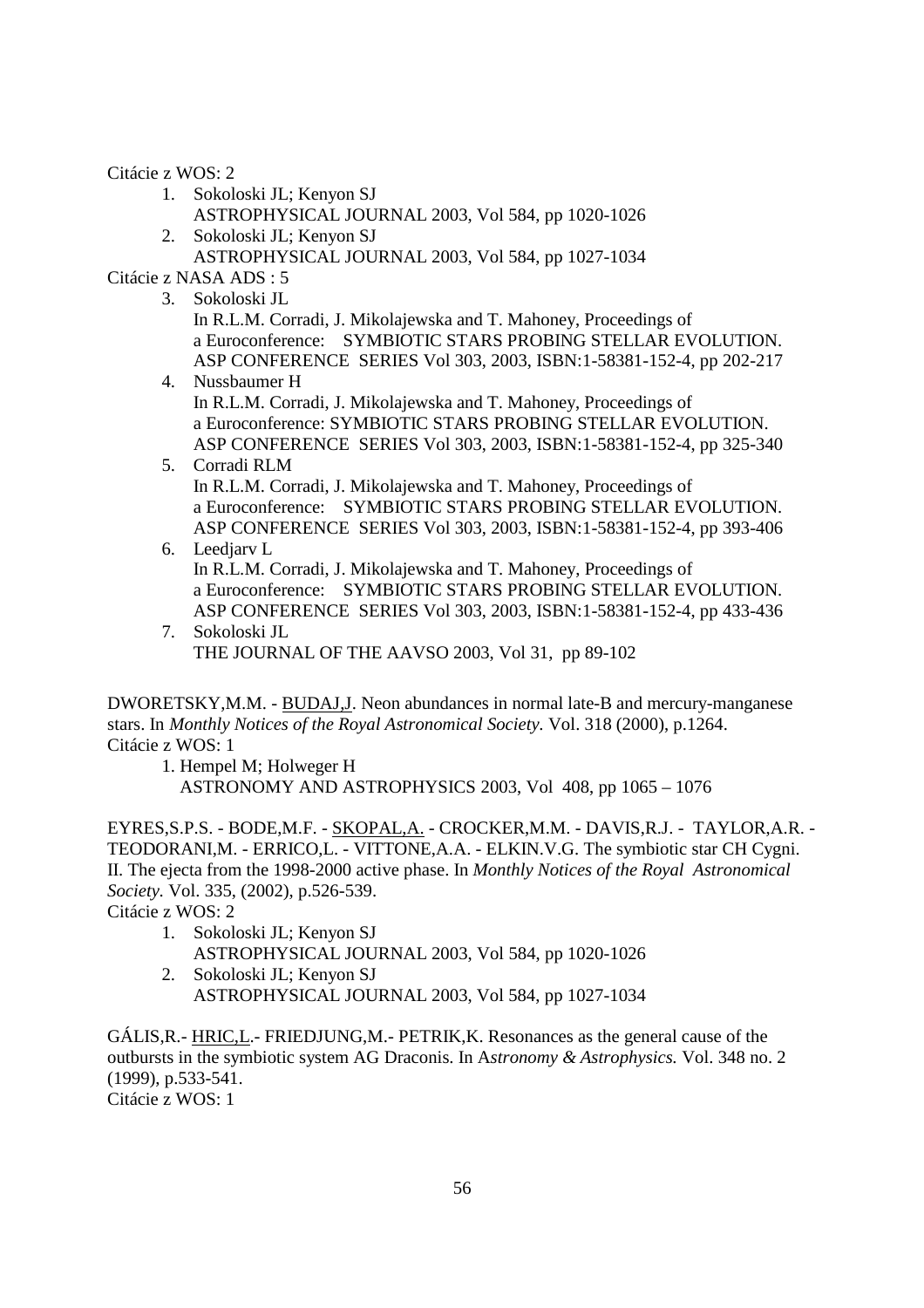1. Simon V ASTRONOMY & ASTROPHYSICS 2003, Vol 406, no. 2, pp 613-621

HAJDUK,A. Structure of the meteor stream associated with comet Halley. In *Bulletin of the Astronomical Institutes of Czechoslovakia.* 21, (1970), p. 37-45. Citácie z WOS: 1

 1. Ryabova GO MONTHLY NOTICES OF THE ROYAL ASTRONOMICAL SOCIETY 2003, Vol 341, pp 739-746

Iné citácie: 1

2. Dubietis A

 WGN – JOURNAL OF INTERNATIONAL METEOR ORGANIZATION 2003, Vol 31/2, pp 43-48

HAJDUK,A. The structure of the Eta Aquarid meteor stream. In *Bulletin of the Astronomical Institutes of Czechoslovakia.* Vol. 24, (1973), p. 9-13.

Citácie z WOS: 1

 1. Ryabova GO MONTHLY NOTICES OF THE ROYAL ASTRONOMICAL SOCIETY 2003, Vol 341, pp 739-746

HAJDUK,A. The core of the meteor stream associated with comet Halley. IAU Symp. 90, In *Solid Particles in the Solar System*, ed. I. Halliday and B.A. McIntosh, (1980), p. 149-152. Citácie z WOS: 1

 1. Ryabova GO MONTHLY NOTICES OF THE ROYAL ASTRONOMICAL SOCIETY 2003, Vol 341, pp 739-746

HAJDUK,A. Meteoroids from Comet Halley and the comet´s mass production and age. In P*roc. of 20th ESLAB Symp*. *On the Exploration of Halley´s Comet.* Heidelberg, ESA-SP 250, II, (1987), p. 239-243.

Citácie z WOS: 1

 1. Ryabova GO MONTHLY NOTICES OF THE ROYAL ASTRONOMICAL SOCIETY 2003, Vol 341, pp 739-746

HAJDUK,A.,-BUHAGIAR,M. Southern and Northern hemisphere observations of the Eta Aquarid meteor Shower in 1969-1978. In *Bulletin of the Astronomical Institutes Czechoslovakia*. Vol. 33, (1982), p. 262-266.

Citácie z WOS: 1

 1. Ryabova GO MONTHLY NOTICES OF THE ROYAL ASTRONOMICAL SOCIETY 2003, Vol 341, pp 739-746

HAJDUK,A.-CEVOLANI,G. Simultaneous radar meteor observations at Ondřejov and Budrio. In *Bulletin of the Astronomical Institutes Czechoslovakia.* Vol. 32, (1981), p. 304-310. Citácie z WOS: 1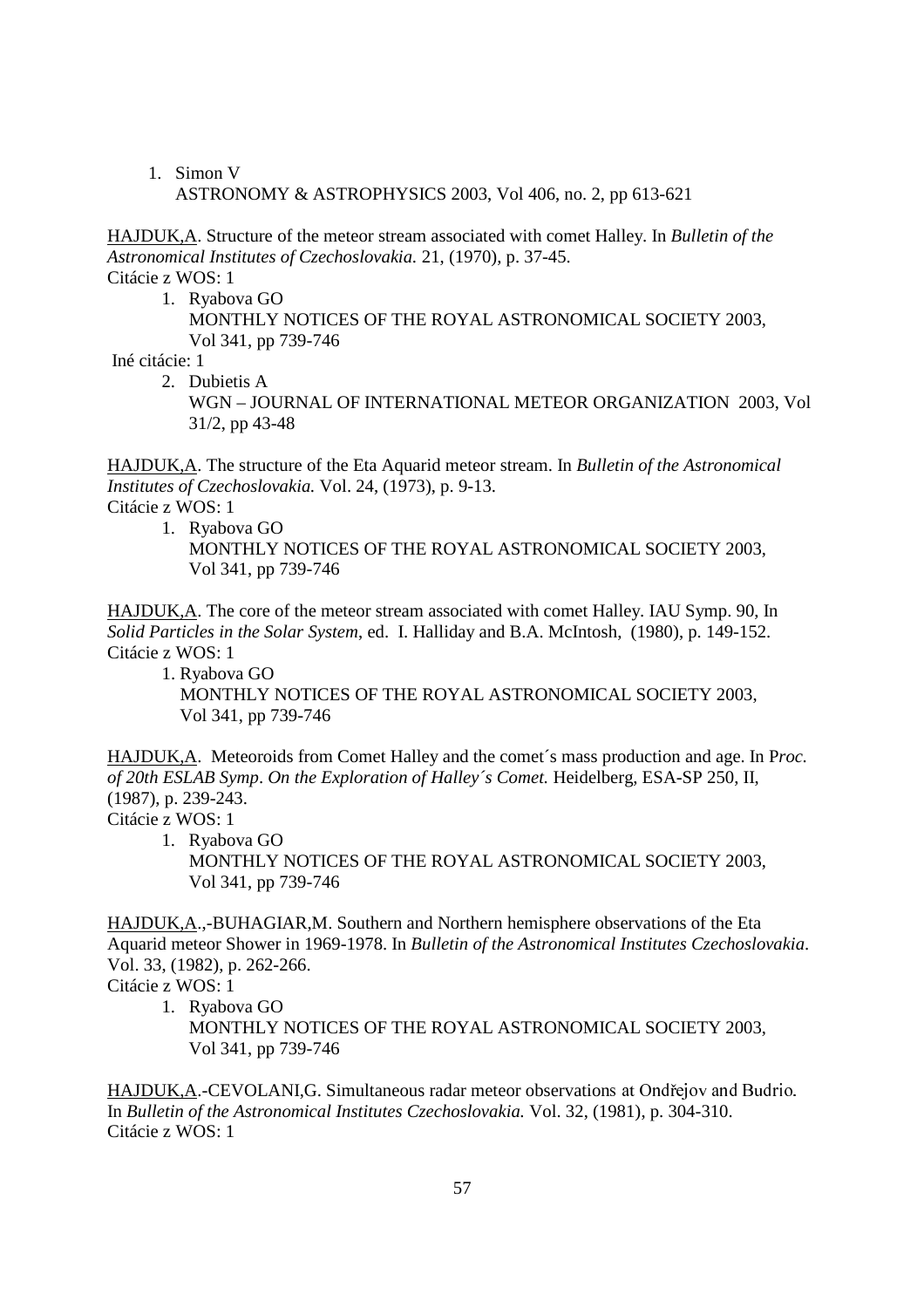1. Ryabova GO MONTHLY NOTICES OF THE ROYAL ASTRONOMICAL SOCIETY 2003, Vol 341, pp 739-746

HAJDUK,A.-CEVOLANI,G.-FORMIGGINI,C.-BABADZHANOV,P.B.-CHEBOTAREV, R.P. Orionid meteor shower activity in 1979 from the long-base radar observations. In *Bulletin of the Astronomical Institutes Czechoslovakia.* Vol. 35, (1984), p. 1-5. Citácie z WOS: 1

- 1. Ryabova GO
	- MONTHLY NOTICES OF THE ROYAL ASTRONOMICAL SOCIETY 2003, Vol 341, pp739-746

HAJDUK,A.-HAJDUKOVÁ,M.-CEVOLANI,G.-FORMIGGINI,C. Activity of Orionids in 1983-1985 from simultaneous radar observations. In *Bulletin of the Astronomical Institutes Czechosl*o*vakia.* Vol. 38, (1987), p. 129-131.

Citácie z WOS: 1

 1. Ryabova GO MONTHLY NOTICES OF THE ROYAL ASTRONOMICAL SOCIETY 2003, Vol 341, pp 739-746

HAJDUK,A.-HAJDUKOVÁ,M.-GAJDOŠ,Š.-KOSTECKÝ,P.-ZIGO,P.-CEVOLANI,G.- GRASSI,G.-TRIVELLONE,G. The Bologna-Modra forward scatter radar experiment: Reflection properties of meteor trains. Special Vol. IAU Symp. Asteroids, Comets, Meteors, In *Planetary and Space Sciences*. Vol. 43, (1995), 747-749. Citácie z WOS: 1

1. Mathews J D

 JOURNAL OF ATMOSPHERIC AND SOLAR-TERRESTRIAL PHYSICS 2003, Vol 66, pp 285-299

<u>HAJDUK,A</u>.-HAJDUKOVÁ,M.-<u>PORUBČAN,V.</u>-CEVOLANI,G.-GRASSI,G.: The ozone concentration in meteor zone. In *Meteoroids 1998,* eds.  Astronomical Institute Slovak Academy of Sciences, Polygrafia SAV, Bratislava, 1999, p. 91-97. Citácie v monogr., učeb. a iných kniž. pub.: 1

1. Baggaley WJ

 In METEORS IN THE EARTHS ATMOSPHERE. Ed. E. Murad, I.P.Williams, Cambridge Univ. Press, Cambridge, UK, 2002, pp 123-147

HAJDUK,A.-HANISKO,P.: 1997, Meteor head echoes from high power radar. In *Contributions Astronomical Observatory Skalnaté Pleso.* Vol. 27, (1997), p. 89-96. Citácie z WOS: 1

1. Mathews J D

 JOURNAL OF ATMOSPHERIC AND SOLAR-TERRESTRIAL PHYSICS 2003, Vol 66, pp 285-299

HAJDUK,A.- (. Eta Aquarids 1969-1977. In *Contributions Astronomical Observatory Skalnaté Pleso.* Vol. XIII, (1985), p. 61-73. Citácie z WOS: 1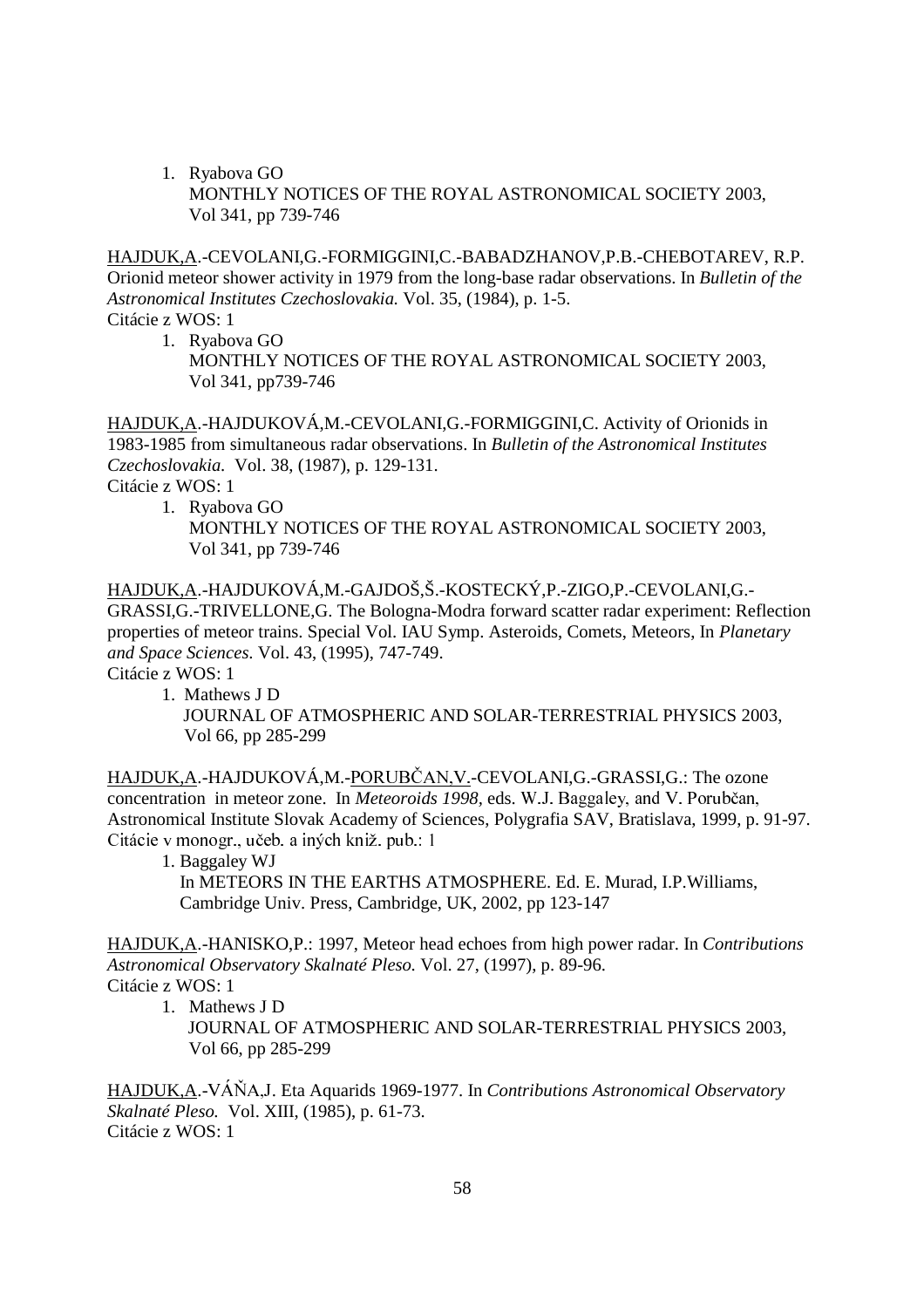1. Ryabova GO MONTHLY NOTICES OF THE ROYAL ASTRONOMICAL SOCIETY 2003, Vol 341, pp 739-746

HAJDUKOVÁ,M.-HAJDUK,A.-CEVOLANI,G.-FORMIGGINI,C. The P/Halley meteor showers in 1985-1986. In *Astronomy and Astrophysics*. Vol.187, (1987), p. 919-920. Citácie z WOS: 1

1. Ryabova GO

 MONTHLY NOTICES OF THE ROYAL ASTRONOMICAL SOCIETY 2003, Vol 341, pp.739-746

Iné citácie: 1

 2. Dubietis A WGN – JOURNAL OF INTERNATIONAL METEOR ORGANIZATION 2003, Vol 31/2, pp 43-48

HANSLMEIER, A., KUČERA, A., RYBÁK, J., NEUNTEUFEL, B., WOHL, H. Dynamics of the upper solar photosphere. In *Astronomy and Astrophysics*. Vol. 356, 2000, p. 308-314. Citácie z WOS: 3

- 1. Rutten RJ; Krijger J ASTRONOMY AND ASTROPHYSICS 2003, Vol 407, Iss 2, p 735-740
- 2. Maltagliati L; Righini A MEMORIE DELLA SOCIETA ASTRONOMICA ITALIANA 2003, 74, p 599- 602
- 3. Straus T MEMORIE DELLA SOCIETA ASTRONOMICA ITALIANA 2003, Vol 74, p 588

HILL,G. - HARMANEC,P. - PAVLOVSKI,K. – BOŽIČ,H. - HADRAVA,P. - KOUBSKÝ,P. - $\angle ZI\angle NOVSK\angle Y$ , J. Properties and nature of Be stars.17. V360 Lac = HD 216200 is a B3e + F9IV binary. In *Astronomy and Astrophysics.* Vol 324 (1997), p. 965 Citácie z WOS: 1

 1. Tutukov AV, Fedorova AV ASTRONOMY REPORTS 2003, Vol 47, pp 826-830

HORÁK,T.B. - GRYGAR,J. - VAN HOUTEN,C.J. - CHOCHOL,D. - PRIBULLA,T. Photometric Elements of the Eclipsing Binaries ZZ Cru, RU Gru and DT Lup from Multicolour Light Curves. In *Contributions of the Astronomical Observatory Skalnaté Pleso.* Vol. 29, no. 2 (1999), p. 127-146.

Citácie z WOS: 1

 1. Djurasevic G; Rovithis-Livaniou H; Rovithis P; Georgiades N; Erkapic S; Pavlovic R ASTRONOMY AND ASTROPHYSICS 2003, Vol 402, Iss 2, pp 667-682

CHEBOTAREV,R.P.- ISAMUTDINOV,S.O.- HAJDUK,A. Radar observations of Eta Aquarids 1981-1986 at Dushanbe and Ondřejov. In Bulletin of the Astronomical Institutes of *Czechoslovakia*. Vol. 39, (1988), p. 82-85. Citácie z WOS: 1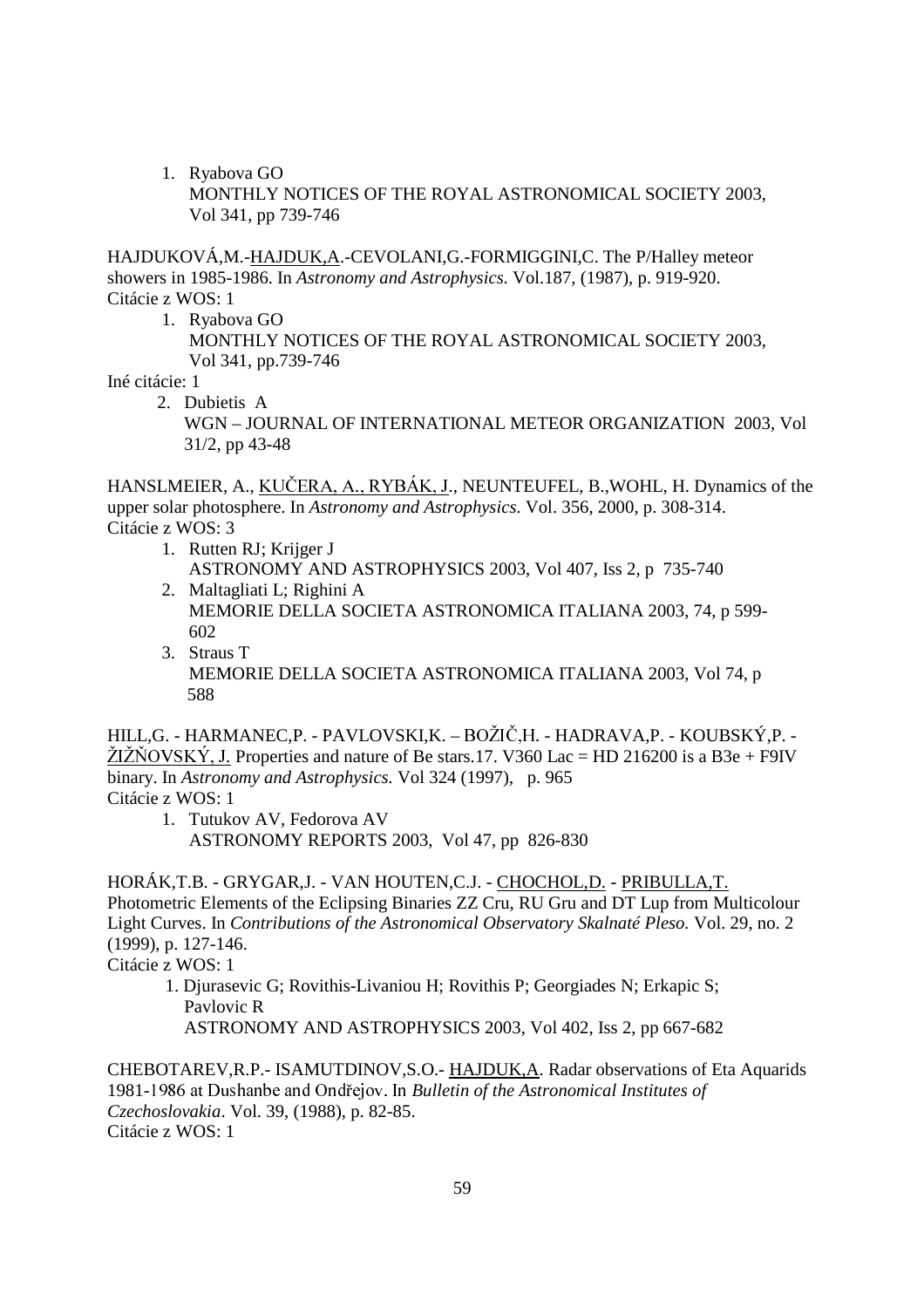1. Ryabova GO MONTHLY NOTICES OF THE ROYAL ASTRONOMICAL SOCIETY 2003, Vol 341, pp 739-746

CHOCHOL,D. – ANDRONOV,I..L. – ARKHIPOVA,V.P. – CHINAROVA,L.L. – MATTEI,J. – SHUGAROV,S.Y. Long-term photometry of the symbiotic nova V1329 Cyg. In *Contributions of the Astronomical Observatory Skalnaté Pleso.* Vol. 29, no. 1 (1999), p. 31 – 46. Citácie z WOS: 1

1. Brocksopp C; Bode MF; Eyres SPS

 MONTHLY NOTICES OF THE ROYAL ASTRONOMICAL SOCIETY 2003, Vol. 344, Iss. 4, pp 1264-1270

<u>CHOCHOL,D.</u> - GRYGAR,J. - <u>PRIBULLA,T.</u> - <u>KOMŽÍK,R</u>. - <u>HRIC,L.</u> - ELKIN,V. The expansion of the envelope of Nova V 1974 Cygni and the distance problem. In *Astronomy and Astrophysics*. Vol. 318, no. 3 (1997), p. 908-924.

Citácie z WOS: 3

- 1. Draine BT; Tan JC ASTROPHYSICAL JOURNAL 2003, Vol 594, Iss 1, pp 347-362
- 2. Simon V

ASTRONOMY AND ASTROPHYSICS 2003, Vol 406, Iss 2, pp 613-621

3. Woudt PA; Warner B MONTHLY NOTICES OF THE ROYAL ASTRONOMICAL SOCIETY 2003, Vol 339, Iss 3, pp 731-734

# <u>CHOCHOL,D</u>. – <u>HRIC,L</u>. – URBAN,Z. – <u>KOMŽÍK,R.</u> - GRYGAR,J. - PAPOUŠEK.J. Spectroscopic and photometric behaviour of Nova Cygni 1992 in the first nine months following

outburst. In *Astronomy and Astrophysics.* Vol. 277, no. 1 (1993), p. 103-113. Citácie z WOS: 2

1. Greiner J; Orio M; Schartel N ASTRONOMY AND ASTROPHYSICS 2003, Vol 405, Iss 2, pp 703-710 2. Simon V

ASTRONOMY AND ASTROPHYSICS 2003, Vol 406, Iss 2, pp 613-621

 $CHOCHOL, D. - JUZA, K. - ZVERKO, J. - ŽIŽÑOVSKÝ, J. - MAYER, P. Light time effect in$ AR Aur. In *Bulletin of the Astronomical Institutes of Czechoslovakia.* Vol. 39, no. 2 (1988), p. 69-73.

Citácie z WOS: 1

1. Albayrak B; Ak T; Elmasli A

ASTRONOMISCHE NACHRICHTEN 2003, Vol 324, Iss 6, pp 523-526

CHOCHOL,D. – O'BRIEN,T.J. – BODE,M.F. Photometric and spectroscopic variability of the slow nova V723 Cas. In*: Proceedings of the Warner Symposium on Cataclysmic Variables*, eds. P.Charles, A.King, D.O'Donoghue, *New Astronomy Reviews*, Vol. 44, part 2 (2000), p. 61-62 . Citácie z WOS: 1

1. Evans A; Gehrz RD; Geballe TR; Woodward CE; Salama, A; Sanchez R; Starrfield SG; Krautter J; Barlow M; Lyke JE; Hayward TL; Eyres SPS; Greenhouse MA; Hjellming RM; Wagner RM; Pequignot D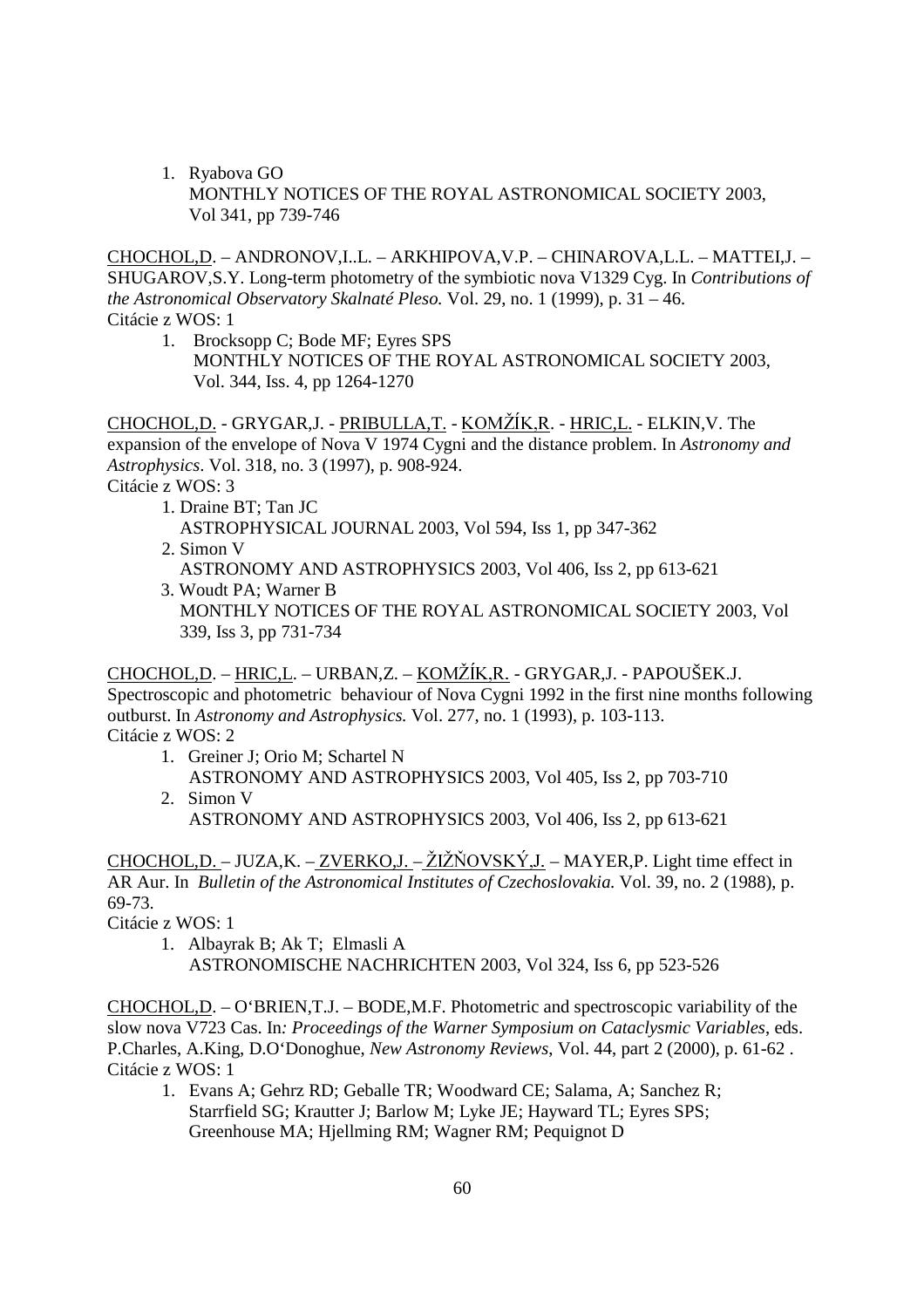#### ASTRONOMICAL JOURNAL 2003, Vol 126, Iss 4, pp 1981-1995

CHOCHOL,D. - PRIBULLA, T. Photometric study of Nova Cas 1995. In *Contributions of the Astronomical Observatory Skalnaté Pleso.* Vol. 27, no. 1 (1997), p. 53-63. Citácie z WOS: 2

- 1. Evans A; Gehrz RD; Geballe TR; Woodward CE; Salama, A; Sanchez R; Starrfield SG; Krautter J; Barlow M; Lyke JE; Hayward TL; Eyres SPS; Greenhouse MA; Hjellming RM; Wagner RM; Pequignot D. ASTRONOMICAL JOURNAL 2003, Vol 126, Iss 4, pp 1981-1995
- 2. Harman DJ; O'Brien TJ MONTHLY NOTICES OF THE ROYAL ASTRONOMICAL SOCIETY 2003, Vol 344, Iss 4, pp 1219-1226

CHOCHOL,D. - PRIBULLA,T. - SHEMMER,O. - RETTER,A. - SHUGAROV, S.Y. - GORANSKIJ,V.P. - KATYSHEVA,N.A., V723 Cassiopeiae. In *IAU Circular.* no. 7351 (2000). Citácie z WOS:1

1. Evans A; Gehrz RD; Geballe TR; Woodward CE; Salama, A; Sanchez R; Starrfield SG; Krautter J; Barlow M; Lyke JE; Hayward TL; Eyres SPS; Greenhouse MA; Hjellming RM; Wagner RM; Pequignot D ASTRONOMICAL JOURNAL 2003, Vol 126, Iss 4, pp 1981-1995

CHOCHOL,D. - PRIBULLA,T. - TEODORANI, M. - ERRICO,L. -VITTONE,A.A. - MILANO,L. - BARONE, F. The RS CVn binary XY UMa as a member of a triple system. In *Astronomy and Astrophysics*. Vol. 340, no. 2 (1998), p. 415-418. Citácie z WOS: 1

1. Qian SB; Zhu LY; He JJ; Boonruksar S NEW ASTRONOMY 2003, Vol 8, Iss 5, pp 457-463

KHALACK, V.R. -  $ZVERKO, J.$  -  $ZIZNOVSK Y, J.$  Structure of the magnetic field in the Ap star HD 187474. In *Astronomy and Astrophysics,* Vol. 403, 2003 p.179-185. Citácie z NASA ADS: 1

1. Gerth E; Glagolevskij YuV Modeling and mapping of magnetic stars on the base of field sources BULLETIN OF THE SPECIAL ASTROPHYSICAL OBSERVATORY. RUSSIAN ACADEMY OF SCIENCES 2003, Vol 56, pp 25 - 35

KLAČKA, J.-**KOCIFAJ, M.** Motion of nonspherical dust particle under the action of electromagnetic radiation, In *Journal of Quantitative Spectroscopy & Radiative Transfer* 70/4-6, (2001), p. 595-610.

Citácie z WOS: 1

 1. Saija R; Iati MA; Giusto A; Borghese F; Denti P; Aiello S; Secchi-Pestellini C MONTHLY NOTICES OF ROYAL ASTRONOMICAL SOCIETY 2003, Vol 341, pp 1239-1245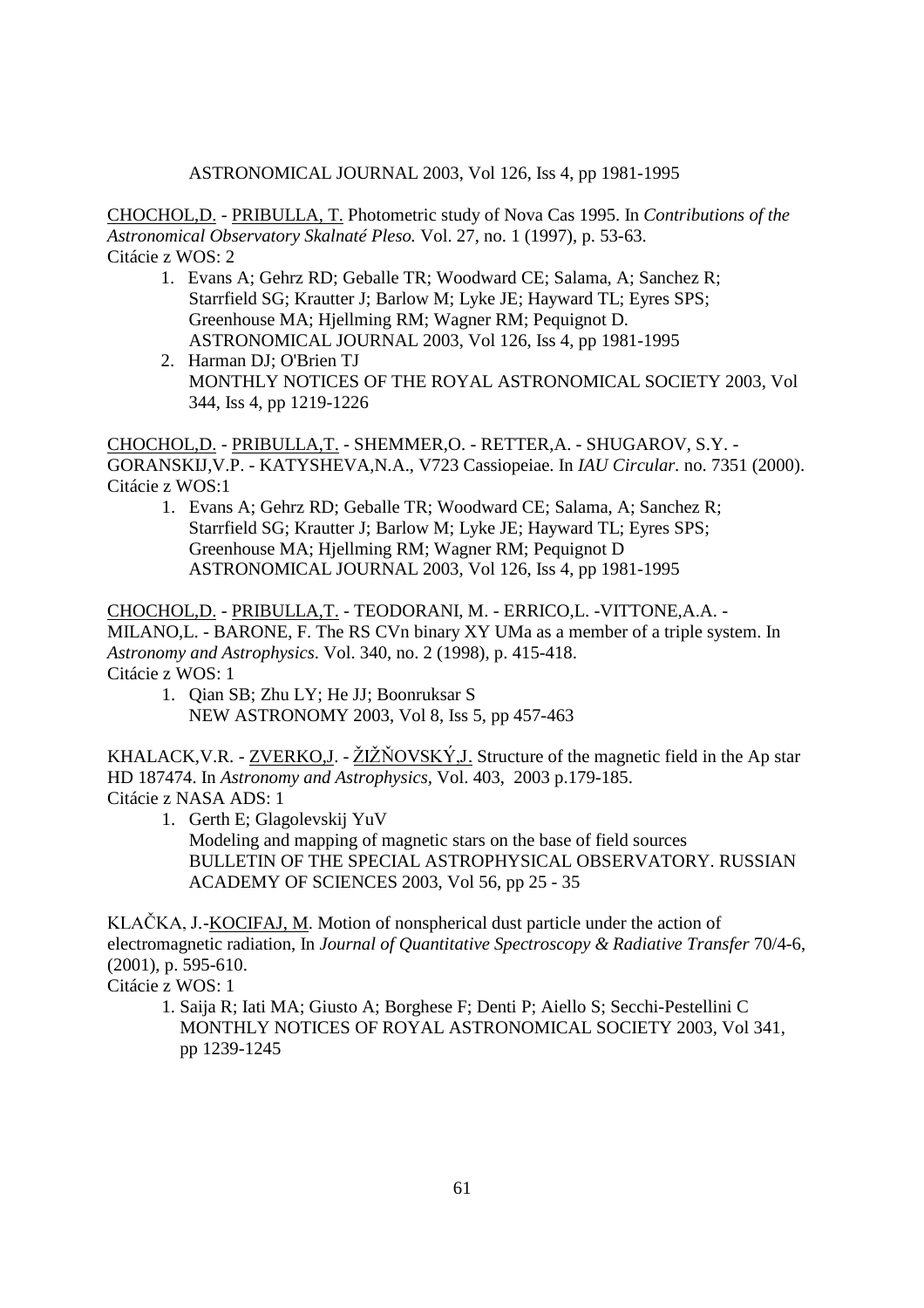KOCIFAJ,M. Spectral angular function of scattered radiation in cloudless molecular-aerosol atmosphere, In *Beiträge zur Physik der Atmosphäre* Vol. 65 No.2, (1992), p.107-116. Iné citácie: 1

1. Dúha J; Pšanecký R COFAX-TELEKOMUNIKÁCIE 2002-zborník prednášok D&D STUDIA, 2002 I SBN 80-967019-5-9, p 4

KOCIFAJ,M.-KAPIŠINSKÝ,I.,-KUNDRACÍK,F. Optical effects of irregular cosmic dust particle U2015 B10, In *Journal of Quantitative Spectroscopy & Radiative Transfer* Vol. 63 (1999), p. 1-14.

Iné citácie: 1

1. Flyn GJ; Henning Th

 OPTICS OF COSMIC DUST, 2002 PROCEEDINGS OF A NATO ADVANCED RESEARCH WORKSHOP, Eds. G. Videen, M. Kocifaj. NATO Science Series. Dordrecht/Boston/London: Kluwer Academic Publishers, p. 159.

KREINER,J.M. – PAJDOSZ,G. – TREMKO,J. – ZOLA,S. Investigation of the semi-Detached eclipsing binary RZ Draconis. In *Astronomy and Astrophysics* Vol 285, (1994), p.459-466.

Citácie z WOS: 2

- 1. Niarchos PG; Manimanis VN ASTRONOMY AND ASTROPHYSICS 2003, Vol 405, pp 263-269
- 2. Djurasevic G; Rovithis-Livaniou H; Roviyhis P; Georgiades N; Erkapic S; Pavlovic R

ASTRONOMY AND ASTROPHYSICS 2003, Vol 402, pp 667-682 Citácie v monogr., učeb. a iných kniž. pub.: 1

3. Demircan O.; Budding E. NEW DIRECTIONS FOR CLOSE BINARIES STUDIES: "THE ROYAL ROAD TO STARS". Canakkale Onsekiz Mart University (COMO), PUBLICATIONS ASTROPHYSICS RESEARCH CENTER, TURKEY 2003, pp 50-54

KUČERA, A., BALTHASAR, H., <u>RYBÁK, J.,</u> WOHL, H.: Heights of Formation of Fe I hotospheric Lines, In: *Astronomy and Astrophysics* 1998, 332, p. 1069-1074 Citácie z WOS: 1

1. Maltagliati L; Righini A MEMORIE DELLA SOCIETA ASTRONOMICA ITALIANA 2003, Vol 74, pp 599-602

KUCERA, A., RYBAK, J., WÖHL, H. Observations of Fe I lines in the quiet solar photosphere. In *Astronomy and Astrophysics* 1995, Vol. 298, p. 917-922. Citácie z WOS: 2

- 1. Rutten RJ; Krijger J
- ASTRONOMY AND ASTROPHYSICS 2003, Vol 407, ISS 2, pp 735- 740 2. Straus T

MEMORIE SOCIETA ASTRONOMICA ITALIANA 2003, Vol 74, pp 588-592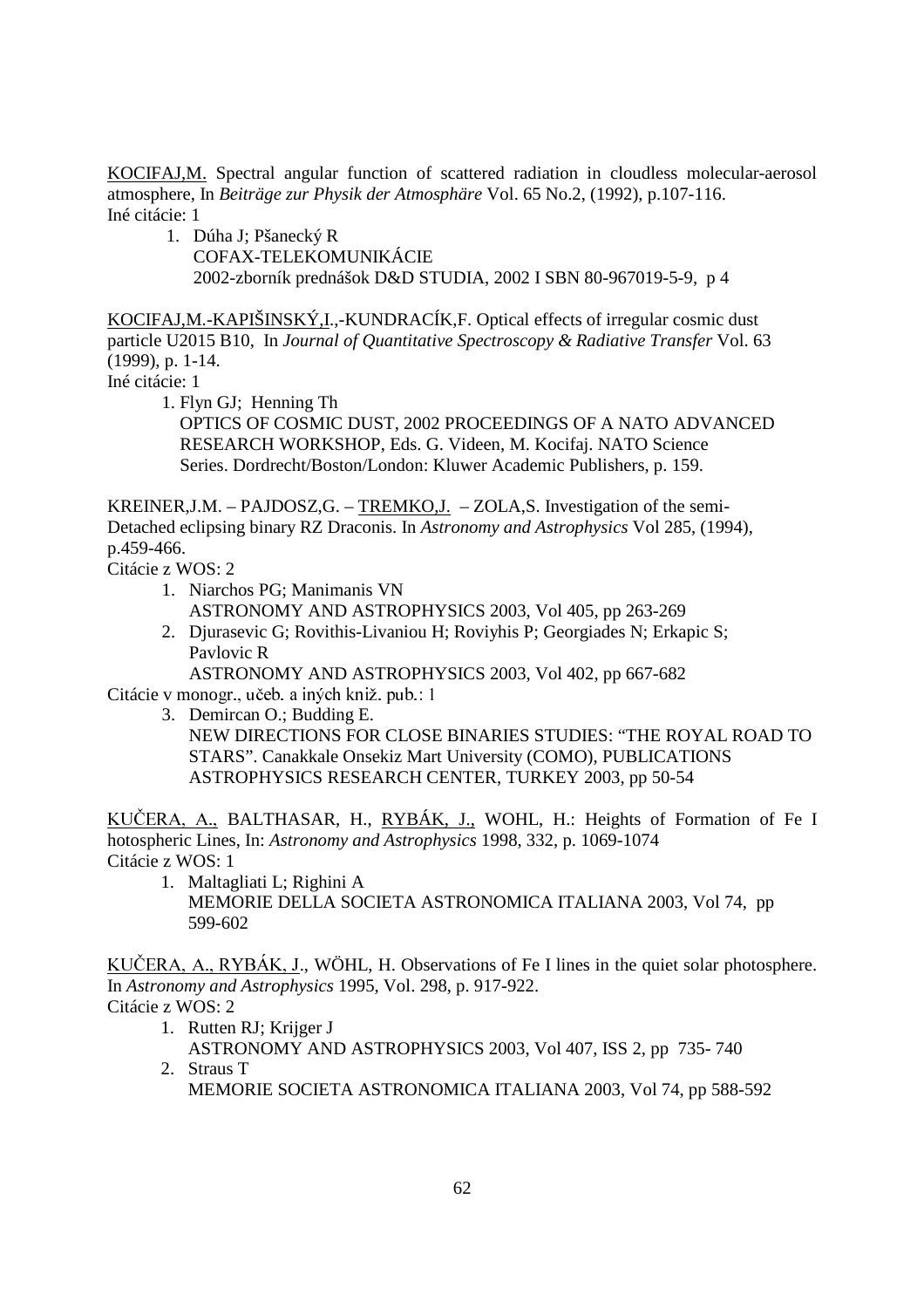KUDELA, K. - RYBÁK, J. - ANTALOVÁ, A. - STORINI, M. Time Evolution of Low Frequency Periodicities in Cosmic Ray Intensity. In *Solar Physics.* Vol. 205 (2002), p. 165-175. Ctácie z WOS: 7

- 1. Balling RC; Cerveny RS THEORETICAL AND APPLIED CLIMATOLOGY 2003, Vol 75, Iss 3-4, pp 225-231
- 2. Mavromichalaki H; Preka-Papadema P; Liritzis I; Petropoulos B; Kurt V NEW ASTRONOMY 2003, Vol 8, Iss 8, pp 777-794
- 3. Kane RP JOURNAL GEOPHYSICAL RESEARCH 2003, Vol 108, Iss A1, pp SSH 12-1
- 4. Mavromichalaki H; Preka-Papadema P; Liritzis I; Petropoulos B; Kurt V NEW ASTRONOMY 2003, Vol 8, Iss 8, pp 777-794
- 5. Mavromichalaki H; Preka-Papadema P; Petropoulos B; Vassilaki A; Tsagouri I JOURNAL OF ATMOSPHERIC AND SOLAR-TERRESTRIAL PHYSICS 2003, Vol 65, Iss 9, pp 1021-1033
- 6. Kato C; Munakata K; Yasue S; Inoue K; McDonald FB JOURNAL OF GEOPHYCSICAL RESEARCH-SPACE PHYSICS 2003, Vol 108, Iss A10, pp SSH 4-1
- 7. Mavromichalaki H; Preka-Papadema P; Petropoulos B; Tsagouri I; Georgakopoulos S; Polygiannakis J ANNALES GEOPHYSICAE-GERMANY 2003, Vol 21, Iss 8, pp 1681-1689

KULČÁR, L. - <u>SÝKORA, J</u>. - LETFUS, V. Monthly data on the green corona brightness in the period 1947-1976. In *Contributions of the Astronomical Observatory Skalnaté Pleso*, Vol. 21, (1991), p. 65-98.

Iné citácie: 1

 1. Kobylinski Z; Izdebska J SOLAR VARIABILITY AS AN INPUT TO THE EARTH'S ENVIRONMENT ESA SP 535, ESTEC, NOORDWIJK 2003, p 671

LETFUS, V. - SÝKORA, J. *Atlas of the green corona synoptic charts for period 1947-1976.* Veda, Bratislava, (1982), p. 1-224. Citácie z WOS: 1

1. Rybanský M; Minarovjech M; Rušin V

SOLAR PHYSICS 2003, Vol 217, p 109

Iné citácie: 1

- 2. Makarov VI; Tlatov AG; Callebaut DK
	- SOLAR VARIABILITY AS AN INPUT TO THE EARTH'S ENVIRONMENT ESA SP 535, ESTEC, NOORDWIJK 2003, p 217

LINDBLAD, B.A. - NESLUŠAN, L. - SVOREŇ, J. - PORUBČAN, V. The updated version of the IAU MDC database of photographic meteor orbits. In *METEOROIDS 2001 Conference.* Swedish Institute Of Space Physics, Kiruna, Sweden (ESA SP-495), 2001, pp. 73-75. Iné citácie: 1

1. Gajdoš Š

METEORICKÉ SPRÁVY 2003, Vol 24, pp 25-37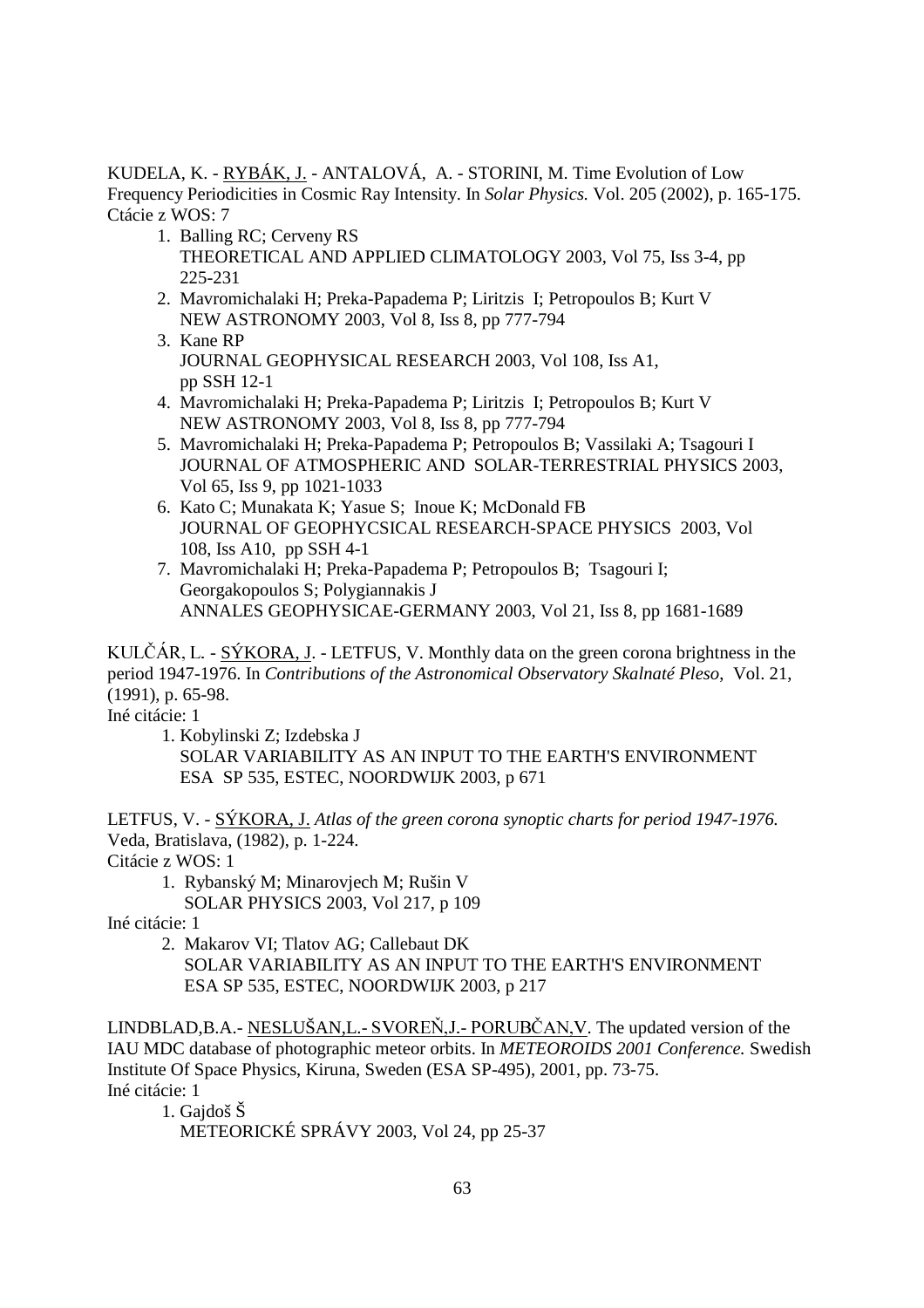$LINDBLAD, B.L.-  $\underline{PORUBČAN,V}$  Radiant ephemeris and radiat area of the Perseid meteoroid$ stream. In *Earth, Moon and Planets.* Vol. 68, 1995, p. 409-418. Iné citácie: 1

1. Arlt, R

 WGN THE JOURNAL OF THE INTERNATIONAL METEOR ORGANIZATION 2003, Vol 31, Iss 1, pp 19-28

LINDBLAD,B.L. - PORUBČAN, V: Orionid meteor stream. In *Contributions of the Astronomical Observatory Skalnaté Pleso.* Vol. 29, 1999, pp. 77-88. Iné citácie: 1 1. Dubietis A

 WGN THE JOURNAL OF THE INTERNATIONAL METEOR ORGANIZATION 2003, Vol 31, Iss. 2, pp 43-48

 $LINDBLAD, B.L.- PORTBČAN, V - ŠTOHL, J. The orbit and mean radiation of the Leonid$ meteor stream. In *IAS Meteoroids and their Parent Bodies,* eds. I. Williams, and J. Stohl, Polygrafia SAV, Bratislava, 1993, pp. 177-180.

Iné citácie: 1

1. Suzuki S; Akebo T; Suzuki K; Yoshida T

 WGN THE JOURNAL OF THE INTERNATIONAL METEOR ORGANIZATION 2003, Vol 31, Iss. 6, pp 183-188

MCINTOSH,B.A.-HAJDUK,A. Comet Halley meteor stream: A new model. In *Monthly Notices of the Royal Astronomical Society.* Vol. 205, (1983), p. 931-943. Citácie z WOS: 1

1. RYABOVA GO

 MONTHLY NOTICES OF THE ROYAL ASTRONOMICAL SOCIETY 2003, Vol 341, pp 739-746

Iné citácie: 1

2. Dubietis A

 WGN – JOURNAL OF INTERNATIONAL METEOR ORGANIZATION 2003, Vol 31/2, pp 43-48

NESLUŠAN,L. Comets 14P/Wolf and D/1892 T1 as parent bodies of a common, Alpha Capricornids related, meteor stream. In *Astronomy and Astrophysics*. Vol. 351 (1999), p. 752- 758.

Citácie z WOS: 1

1. Welch PG

 MONTHLY NOTICES OF THE ROYAL ASTRONOMICAL SOCIETY 2003, Vol 342, Iss 3, pp 971-994

NESLUŠAN,L. On the global electrostatic charge of stars. In *Astronomy and Astrophysics*. Vol. 372 (2001), p. 913-915.

Citácie z WOS: 1

 1. Vallee JP NEW ASTRONOMY REVIEWS 2003, Vol 47, Iss 3, pp 85-168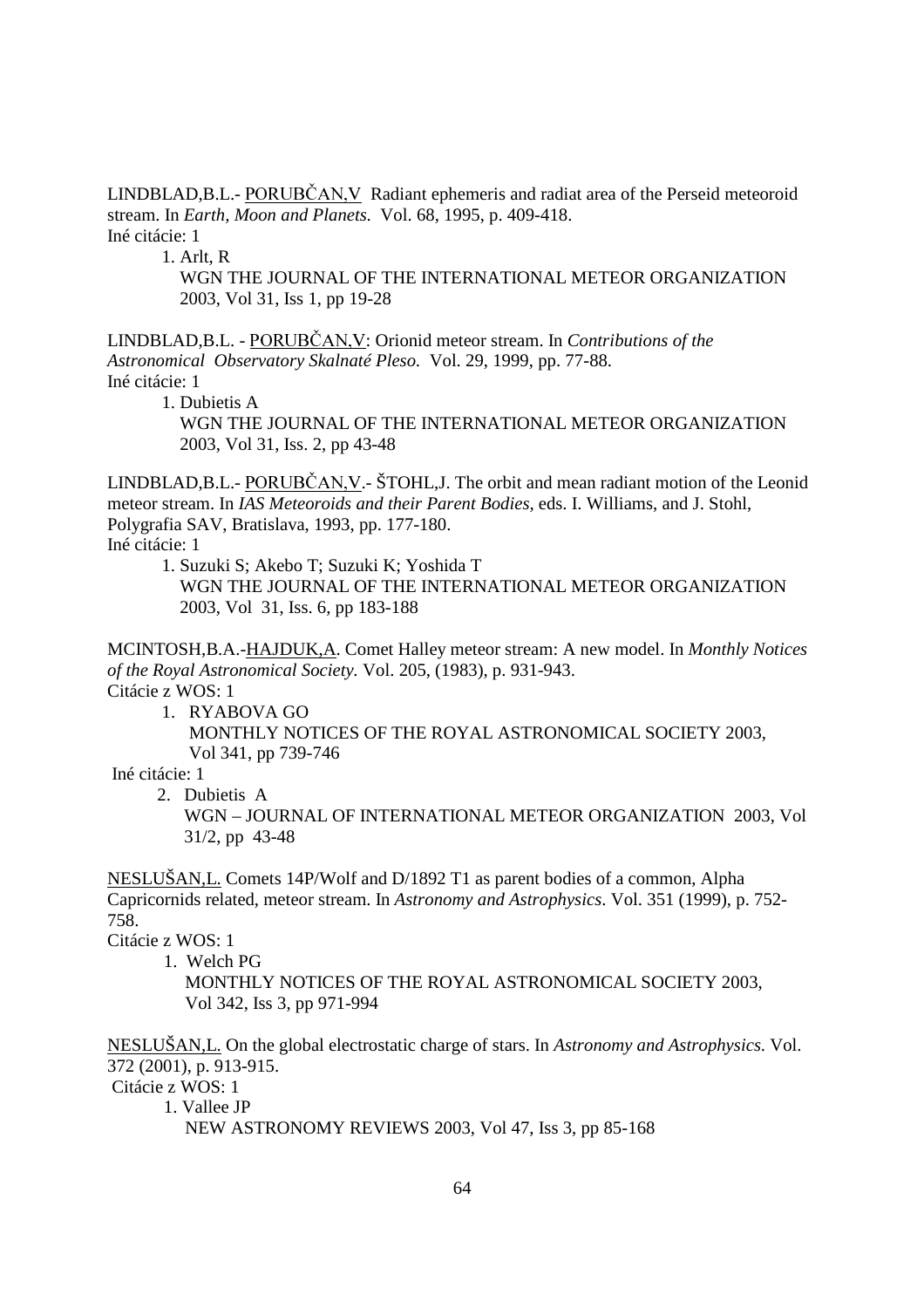NESLUŠAN,L. Observed sizes of cometary nuclei. A summary. In *Contributions of the Astronomical Observatory Skalnaté Pleso*. Vol. 33 (2003), p. 5-20. Citácie z WOS: 1

- 1. Hughes DW
	- MONTHLY NOTICES OF THE ROYAL ASTRONOMICAL SOCIETY 2003, Vol 346, Iss 2, pp 584-592

NESLUŠAN, L. - PORUBČAN, V. - SVOREŇ, J. Applicability of meteor radiant determination methods depending on orbit type. In: *Planetary and Space Science*. Vol. 42, (1994), p. 669-672. Citácie z WOS: 1

1. Jopek, TJ; Valsecchi GB; Froeschlé Cl MONTHLY NOTICES OF THE ROYAL ASTRONOMICAL SOCIETY 2003, Vol 344, pp 665-672

NESLUŠAN, L. - PORUBČAN, V. - SVOREŇ, J. A procedure of selection of meteors from major streams for determination of mean orbits. In *Earth, Moon and Planets* Vol. 68, 1995, pp. 427- 433.

Citácie v SCI: 1

 1. Jopek TJ; Valsecchi GB; Froeschle C MONHLY NOTICES ROYAL ASTRONOMICAL SOCIETY 2003, Vol 344, pp 665-672

NESLUŠAN, L. - SVOREŇ, J. - PORUBČAN, V. A computer program for calculation of theoretical meteor-stream radiant. In: *Astronomy and Astrophysics.* Vol. 331, (1998), p. 411-413. Iné citácie: 1

1. Langbroek M

WGN - JOURNAL INTERNATIONAL METEOR ORGANIZATION 2003, Vol 31, no. 6, pp 177-182.

NESLUŠAN,L.-SVOREŇ,J.-PORUBČAN,V.: IAU MDC databáza fotografických meteorov verzia 2001 - aktuálny stav. In *Meteorické správy.* Vol. 21, 2000, pp. 41-45. Iné citácie: 1

1. Gajdoš Š

METEORICKÉ SPRÁVY, 2003, Vol 24, pp 25-37

NESLUŠAN,L. - WELCH,P.G. Comparison among the Keplerian-orbit-diversity criteria in major-meteor-shower separation. In *Proceedings of the Meteoroids 2001 Conference*, ed. B. Warmbein, ESA Publ. Div., ESTEC, Noordwijk, 2001, p. 113-118. Citácie z WOS: 1

 1. Jopek TJ; Valsecchi GB; Froeschlé C MONTHLY NOTICES OF THE ROYAL ASTRONOMICAL SOCIETY 2003, Vol 344, Iss 2, pp 665-672

PARISI, M. - STORINI, M. - BORELLO–FILISETTI, O. - MUSSINO, V. - SÝKORA, J. Solar cycle (corona) effects and cosmic-ray modulation. In *Proceedings of the First SOLTIP Symposium*, Astronomical Institute, Prague (1992), p. 159-164.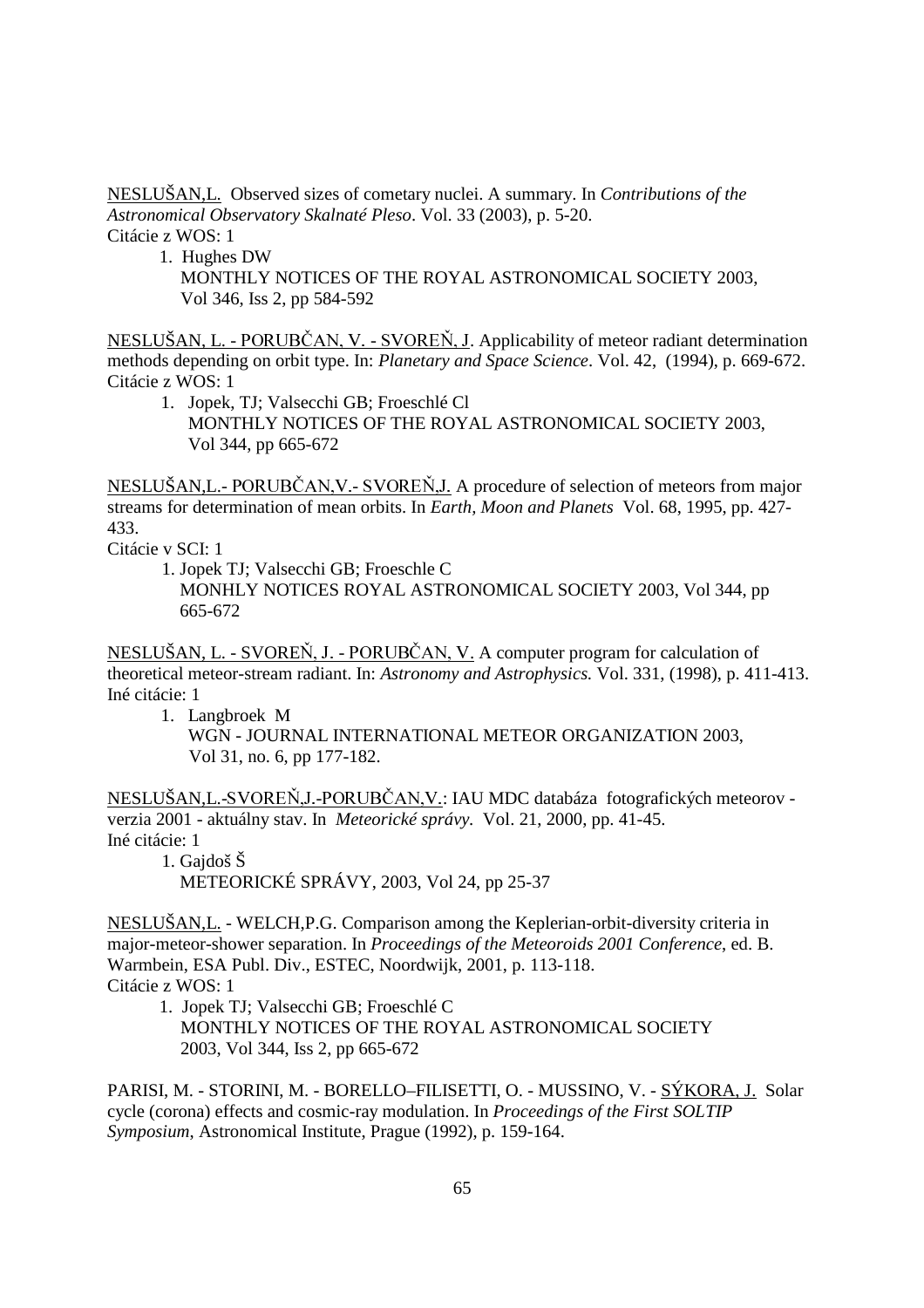Iné citácie: 1

 1. Kobylinski Z; Izdebska J SOLAR VARIABILITY AS AN INPUT TO THE EARTH'S ENVIRONMENT ESA SP 535, ESTEC, NOORDWIJK 2003, p 671

PARIMUCHA,Š. - ARKHIPOVA,V.P. - CHOCHOL,D. - KROLL,P. - PRIBULLA,T. SHUGAROV, S.Y. - ULYANIKHINA,O. - CHINAROVA,L.L. Long-term photometry of the symbiotic nova V1016 Cyg. In *Contributions of the Astronomical Observatory Skalnaté Pleso.*  Vol. 30, no. 2 (1999), p. 99-116.

Citácie v NASA ADS:1

1. Skopal A

BALTIC-ASTRONOMY 2003, Vol 12, no 4, pp 604-609

POLOSUKHINA,N.S. – KURTZ,D.W. – HACK,M. – NORTH,P. – ILYIN,I. – ZVERKO,J. – SHAKHOVSKOJ,D. Lithium on the surface of cool magnetic CP stars. I. Summary of spectroscopic observations with three telescopes. In *Astronomy and Astrophys*ics. Vol. 351 (1999), p. 283-291.

Citácie z WOS: 1

1. Kochukhov O

ASTRONOMY & ASTROPHYSICS 2003, Vol 404, pp 669-676

PORUBČAN, V. On the grouping of meteors in meteor streams. In *Bulletin of the Astronomical Institutes of the Czechoslovakia.* 1974, Vol. 19, p. 316-323. Citácie z SCI: 1

 1. Karpov AV; Yumagulov EZ SOLAR SYSTEM RESEARCH 2003, Vol 37, Iss. 3, pp 218-222

PORUBČAN, V. Dispersion of the orbital elements within the Perseid meteor stream. In *Bulletin of the Astronomical Institutes of Czechoslovakia.* Vol. 28, 1977, pp. 257-266. Citácie z WOS: 1

1. Jopek TJ; Valsecchi GB; Froeschle C

 MONHLY NOTICES ROYAL ASTRONOMICAL SOCIETY 2003, Vol 344, pp 665-672

Iné citácie: 1

1. Gajdoš Š

METEORICKÉ SPRÁVY, 2003, Vol 24, pp 25-37

PORUBČAN, V. Dispersion of the orbital elements within the Geminid and Taurid meteor stream. In *Bulletin of the Astronomical Institutes of Czechoslovakia.* Vol. 29, 1978, pp. 218-224. Citácie z WOS: 1

1. Jopek TJ; Valsecchi GB; Froeschle C

 MONHLY NOTICES ROYAL ASTRONOMICAL SOCIETY 2003, Vol 344, pp 665-672

PORUBČAN, V. - GAVAJDOVÁ, M. A search for fireball streams among photographic meteors. In *Planetary and Space Sciences.* Vol. 42, 1994, pp. 151-155. Iné citácie: 1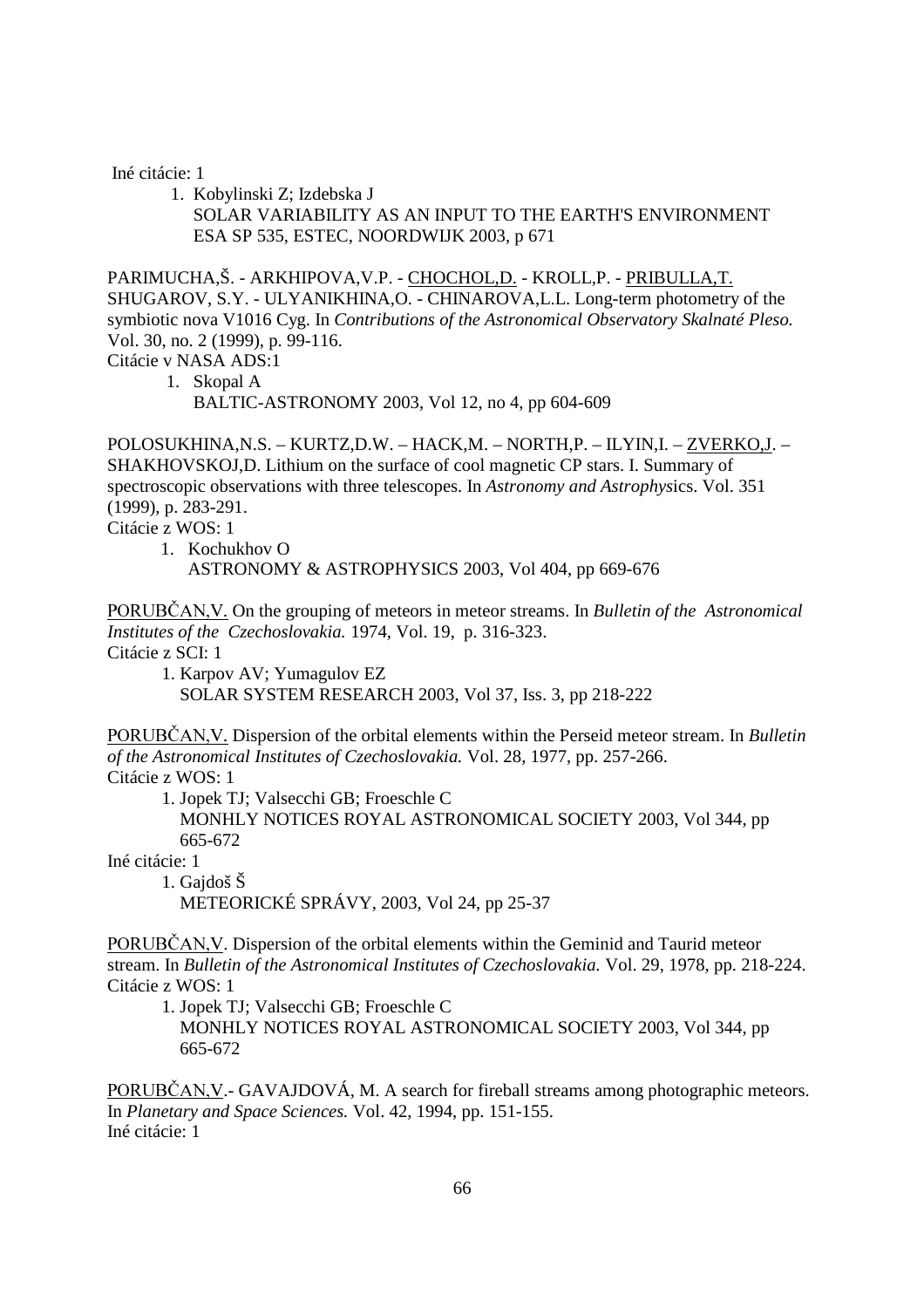# 1. Gajdoš Š METEORICKÉ SPRÁVY 2003, Vol 24, pp 25-37

PORUBČAN, V. - HAJDUK, A. - MCINTOSH, B.A. Visual meteor results from the International Halley Watch. In *Bulletin of the Astronomical Institutes of Czechoslovakia.* Vol. 42, 1991, p. 199-204.

Iné citácie: 1

1. Dubietis A

 WGN THE JOURNAL OF THE INTERNATIONAL METEOR ORGANIZATION 2003, Vol 31, Iss 2, pp 43-48

PORUBČAN, V. - SVOREŇ, J. - NESLUŠAN, L. On separation of major meteoroid streams from the sporadic background. In *Earth, Moon and Planets.* Vol. 68, 1995, p. 471-478. Iné citácie: 1

1. Gajdoš Š

METEORICKÉ SPRÁVY 2003, Vol 24, pp 25-37

PORUBČAN, V. - ZVOLÁNKOVÁ, J.: Activity and flux of the Orionid meteor shower from visual observations. In *Contributions of the Astronomical Obsservatory Skalnaté Pleso.* Vol. 12, 1984, p. 279-285.

Iné citácie: 1

1. Dubietis A

 WGN THE JOURNAL OF THE INTERNATIONAL METEOR ORGANIZATION 2003, Vol 31, Iss. 2, pp 43-48

PRIBULLA,T. - CHOCHOL,D. - HECKERT,P.A. - ERRICO,L. - VITTONE,A.A. - PARIMUCHA,Š. - TEODORANI,M. An active binary XY UMa revisited. In *Astronomy and Astrophysics*. Vol. 371, no. 3 (2001), p. 997-1011. Citácie z WOS: 1

1. Sandquist EL; Latham DW; Shetrone MD; Milone AAE ASTRONOMICAL JOURNAL 2003, Vol 125, Iss 2, pp 810-824

PRIBULLA,T. - CHOCHOL,D. - PARIMUCHA,Š. Photoelectric Minima of Some Eclipsing Systems. In *Information Bulletin on Variable Stars.* no. 4751 (1999), p. 1-4. Citácie z NASA ADS: 3

- 1. Duemmler R; Doucet C; Formanek F; Ilyin I; Tuominen I ASTRONOMY AND ASTROPHYSICS 2003, Vol 402, Iss 2, pp 745-754
- 2. Cakirli O; Ibanoglu C; Frasca A; Catalano S ASTRONOMY AND ASTROPHYSICS 2003, Vol 400, Iss 1, pp 257-264
- 3. Yakut K; Erkan M; Ulas B; Keskin V INFORMATION BULLETIN ON VARIABLE STARS 2003, no. 5360, pp 1-2

PRIBULLA,T. - CHOCHOL,D. - PARIMUCHA,Š. Period and light-curve study of the eclipsing contact binary SW Lac. In *Contributions of the Astronomical Observatory Skalnaté Pleso.* Vol. 29, no. 2 (1999), p. 111-126. Citácie z NASA ADS: 4

1. Qian S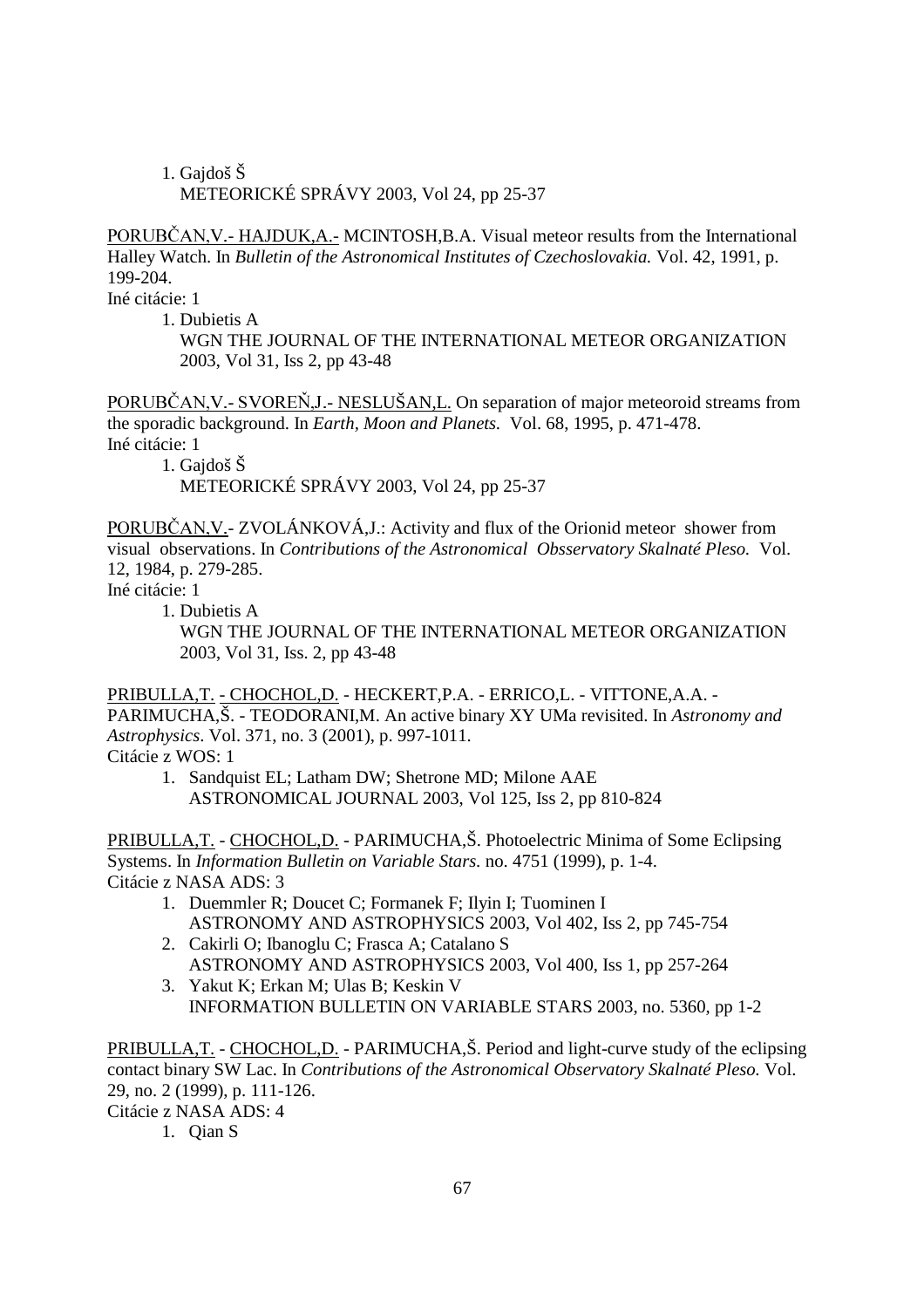ASTRONOMY AND ASTROPHYSICS 2003, Vol 400, Iss 2, pp 649-653

- 2. Yang Y; LIU Q ASTRONOMY AND ASTROPHYSICS 2003, Vol 401, Iss 2, pp 631-637 3. Yang Y; Liu Q PUBLICATION OF THE ASTRONOMICAL SOCIETY OF THE PACIFIC 2003,
- Vol 115, Iss 808, pp 748-754 4. Yang Y; Liu Q

ASTRONOMICAL JOURNAL 2003, Vol 126, Iss 4, pp 1960-1966

PRIBULLA,T. - CHOCHOL,D. - ROVITHIS-LIVANIOU,H. - ROVITHIS,P. The contact binary AW Ursae Majoris as a member of a multiple system. In *Astronomy and Astrophysics*. Vol. 345, no. 1 (1999), p. 137-148.

Citácie z WOS: 3

1. Awadalla NS

 ASTROPHYSICS AND SPACE SCIENCE 2003, Vol 286, Iss 3-4, pp 401-417 2. Yang YL; Liu QY

- PUBLICATIONS OF THE ASTRONOMICAL SOCIETY OF THE PACIFIC 2003, Vol 115, Iss 808: pp 748-754
- 3. Yang Y; Liu Q ASTRONOMY AND ASTROPHYSICS 2003, Vol 401, Iss 2, pp 631-637
- Citácie z NASA ADS: 1
	- 4. Yakut K; Erkan M; Ulas B; Keskin V INFORMATION BULLETIN ON VARIABLE STARS 2003, no 5360, pp 1-2

PRIBULLA, T. - PARIMUCHA, Š. - VAŇKO, M. New Photoelectric Light Curves of VW Cephei. In *Information Bulletin on Variable Stars.* no. 4847, (2000), p. 1-4. Citácie z NASA ADS: 2

- 1. Dariush A; Zabihinpoor SM; Bagheri MR; Jafarzadeh SH; Mosleh M; Riazi N INFORMATION BULLETIN ON VARIABLE STARS 2003, no 5456, pp 1-2
- 2. Deeg HJ; Doyle LR; Bejar VJS; Blue JE; Huver S INFORMATION BULLETIN ON VARIABLE STARS 2003, no 5470, pp 1-2

PRIBULLA, T. - VAŇKO, M. Photoelectric photometry of eclipsing contact binaries: U Peg, YY CrB, OU Ser and EQ Tau. In *Contributions of the Astronomical Observatory Skalnaté Pleso.* Vol. 32, no. 1 (2002), p. 79-98.

Citácie z NASA ADS: 2

- 1. Bakis V; Bakis H; Erdem A; Cicek C; Demircan O; Budding E INFORMATION BULLETIN ON VARIABLE STARS 2003, no 5464, pp 1-4
- 2. Selam SO; Albayrak B; Senavci HV; Tanriverdi T; Elmasli A; Kara A; Aksu O; Yilmaz M; Karakas T; Cinar D; Demirhan M; Sahin S; Ceviker S; Gozler AP INFORMATION BULLETIN ON VARIABLE STARS 2003, no 5471, pp 1-2

PRIBULLA, T. - VAŇKO, M. - PARIMUCHA, Š. - CHOCHOL, D. New Photoelectric and CCD Minima and Updated Ephemerides of Selected Eclipsing Binaries. In *Information Bulletin on Variable Stars.* no. 5341 (2002), p. 1-4.

Citácie z NASA ADS: 4

1. Tanriverdi T; Kutdemir E; Elmasli A; Senavci H; Albayrak B; Selam S; Aydin C;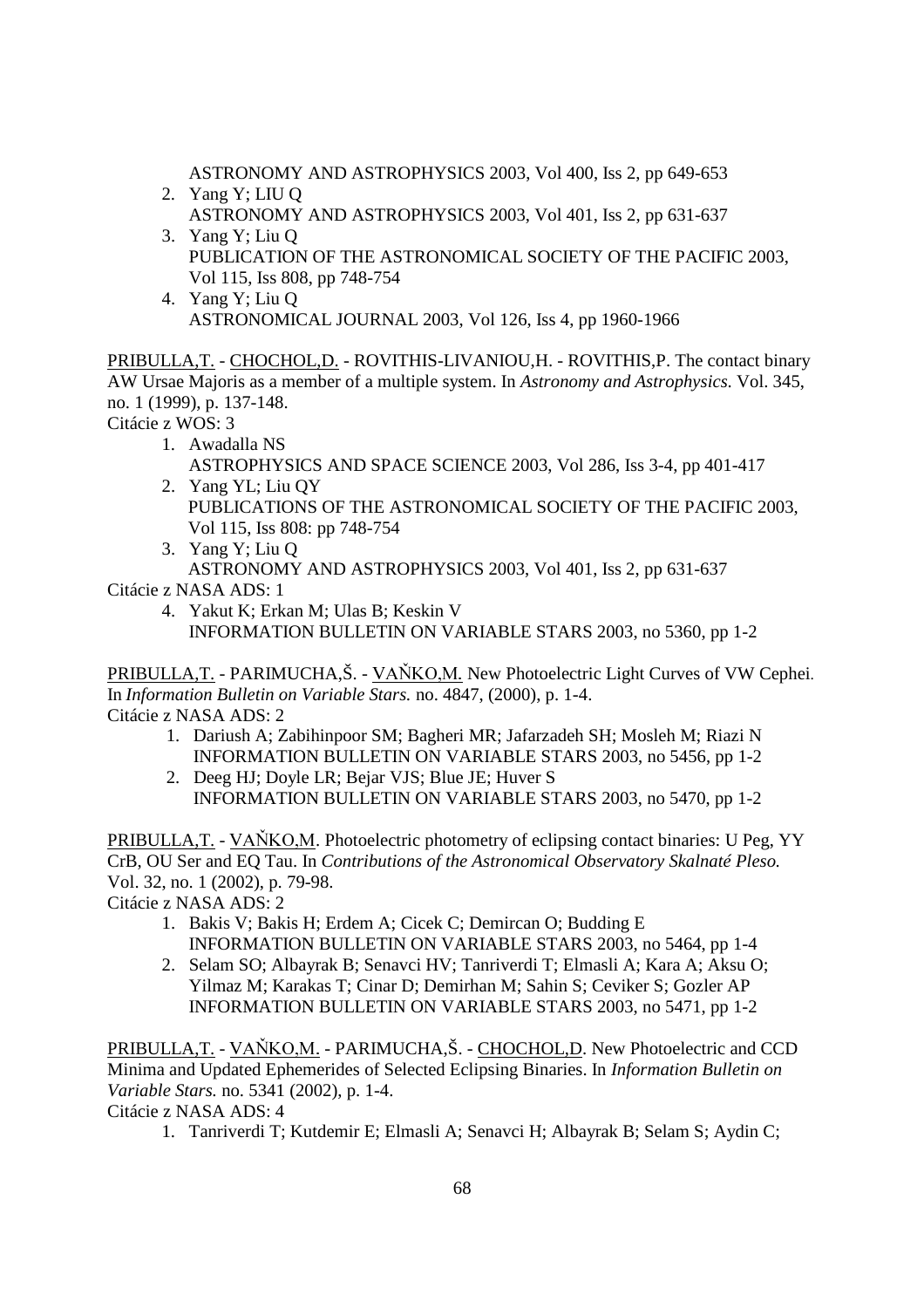Aksu O; Bulca I; Cinar D; Kara A; Demirhan M; Yilmaz M; Cetintas C; Gozler A; Karakas T; Sezgin AS; Turhanoglu B

- INFORMATION BULLETIN ON VARIABLE STARS 2003, no 5407, pp 1-2 2. Kraska A; Maciejewski G
- INFORMATION BULLETIN ON VARIABLE STARS 2003, no 5380, pp 1-2 3. Borkovits T; Biro IB; Hegedus T; Csizmadia S; Szabadosz L; Pal A;
- Posztobanyi K; Konyves V; Kospal A; Csak B; Meszaros S INFORMATION BULLETIN ON VARIABLE STARS 2003, no 5434, pp 1-4
- 4. Selam SO; Albayrak B; Senavci HV; Tanriverdi T; Elmasli A; Kara A; Aksu O; Yilmaz M; Karakas T; Cinar D; Demirhan M; Sahin S; Ceviker S; Gozler AP INFORMATION BULLETIN ON VARIABLE STARS 2003, no 5471, pp 1-2

PRIBULLA, T. - VAŇKO, M. - PARIMUCHA,Š. - CHOCHOL, D. New Photoelectric Minima and Updated Ephemerides of Selected Eclipsing Binaries. In *Information Bulletin on Variable Stars.* no. 5056 (2001), p. 1-4.

Citácie z NASA ADS: 4

- 1. Kim CH; Lee JW; Kim SL; Han W; Koch RH ASTRONOMICAL JOURNAL 2003, Vol 125, Iss 1, pp 322-331
- 2. Rucinski SM; Capobianco CC; Lu W; Debond H; Thomson JR; Mochnacki SW; Blake RM; Ogloza W; Stachowski G; Rogoriecki P ASTRONOMICAL JOURNAL 2003, Vol 125, Iss 6, pp 3258-3264
- 3. Qian S MONTHLY NOTICES OF THE ROYAL ASTRONOMICAL SOCIETY 2003,
- 4. Vol 342, Iss 4, pp 1260-1270 Borkovits T; Biro IB; Hegedus T; Csizmadia S; Szabadosz L; Pal A; Posztobanyi K; Konyves V; Kospal A; Csak B; Meszaros S INFORMATION BULLETIN ON VARIABLE STARS 2003, no 5434, pp 1-4

RUŠIN, V. N-S asymmetry of the solar emission corona in the years 1965-1978. In *Bulletin of the Astronomical Institutes of Czechoslovakia.* Vol. 31, Iss.1 (1980), p. 9-13. Citácie z WOS: 1

 1. Mavromichalaki H; Plainaki C; Zouganelis I; Petropoulos B SOLAR PHYSICS 2003, Vol 218, Iss 1-2, pp 63-78

RUŠIN,V.-RYBANSKÝ,M. Eruptive prominence of August 18. 1980, In *Bulletin of the Astronomical Institutes of Czechoslovakia.* Vol. 33 (1982), p. 219- 229. Citácie z WOS: 1

 1. Low BC; Fong B; Fan Y ASTROPHYSICAL JOURNAL2003, Vol. 594, Iss 2, Part 1, pp 1060-1067

RUŠIN, V.- RYBANSKÝ, M. The green corona and magnetic fields. In *Solar Physics.* Vol. 207, no.1 (2002), p. 47-61.

Citácie z WOS: 1

1. Trimble V; Aschwanden MJ PUBLICATIONS OF THE ASTRONOMICAL SOCIETY OF THE PACIFIC 2003, Vol 115, Iss 807, pp 514-591

Iné citácie: 2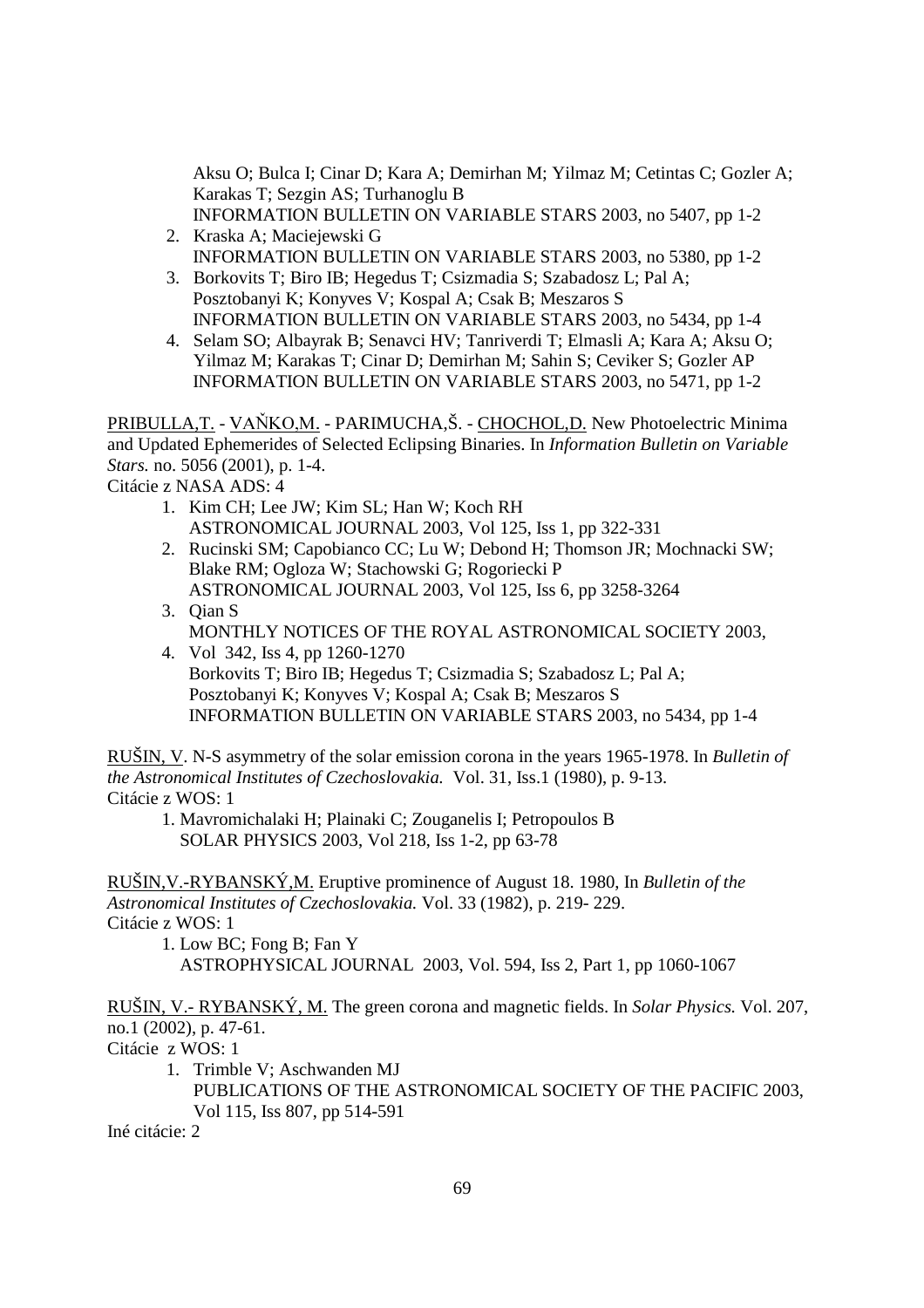2. Dorotovič I; Rybák J

 PROCEEDINGS OF ISCS 2003: *Solar variability as an input to the Earth's environment* 2003, International Solar Cycle Studies (ISCS) Symposium, 23 – 28 June 2003, Tatranská Lomnica, Slovak Republic. Ed. A. Wilson. ESA SP- 535, Noordwijk: ESA Publications Division, ISBN 92-9092-845-X, pp 87-90

 3. Makarov VI; Tlatov AG; Callebaut DK PROCEEDINGS OF ISCS 2003: *Solar variability as an input to the Earth's environment* 2003, International Solar Cycle Studies (ISCS) Symposium, 23 – 28 June 2003, Tatranská Lomnica, Slovak Republic. Ed. A. Wilson. ESA SP- 535, Noordwijk: ESA Publications Division, ISBN 92-9092-845-X, pp 217- 228

RUŠIN,V.-RYBANSKÝ,M.-SCHEIRICH, L. Solar corona 530.3 nm in the 20th cycle. In *Solar Physics.* Vol. 61, no.2 (1979), p. 301-310.

Citácie z WOS: 1

 1. Mavromichalaki H; Plainaki C; Zouganelis I; Petropoulos B SOLAR PHYSICS 2003, Vol 218, Iss 1-2, pp 63-78

RUŠIN, V. -RYBANSKÝ, M.- ZVERKO, J. Rotation and short periodicities of the green corona derived from a coronal index for cycle 20. In *Bulletin of the Astronomical Institutes of Czechoslovakia.* Vol. 33. no. (1987), 3 p. 181 – 184. Citácie z WOS: 1

1. Rybák J; Dorotovič I SOLAR PHYSICS 2002, Vol 205, pp 177-187

RYBÁK, J. Rotational Characteristics of the Green Solar Corona: 1964-1989. In *Solar Physics.*  Vol. 152 (1994), p. 161-166.

Citácie z WOS: 1

1. Altrock RC

SOLAR PHYSICS 2003, Vol 213, Iss 1, pp 23-37

Citácie z NASA ADS: 1

2. Ambrož P

 SOLAR VARIABILITY AS AN INPUT TO THE EARTH'S ENVIRONMENT*, proceedings of the ISCS 2003 Symposium, Tatranská Lomnica, Slovakia, 23-28 June 2003,* ed. A. Wilson, ESA SP-535, ESA, ESTEC, Noordwijk, The Netherlands, (2003), pp 59-62

RYBÁK, J. - ANTALOVÁ, A. - STORINI, M. The Variations of the Solar Activity and the Low Rigidity Cosmic Rays (1969-1998). In *Proceedings of the 1st Solar & Space Weather Euroconference 'The Solar Cycle and Terrestrial Climate',* ed. A. Wilson, ESA-SP 463, ESA - ESTEC, Noordwiijk, Netherlands, (2000), p. 419-422. Citácie z WOS: 1

 1. Mavromichalaki H; Preka-Papadema P; Liritzis I; Petropoulos B; Kurt V NEW ASTRONOMY 2003, Vol 8, Iss 8, pp 777-794

RYBÁK, J. - ANTALOVÁ, A. - STORINI, M. The wavelet analysis of the solar and cosmic ray data. In *Space Science Review* Vol. 97, (2001), p. 362-369.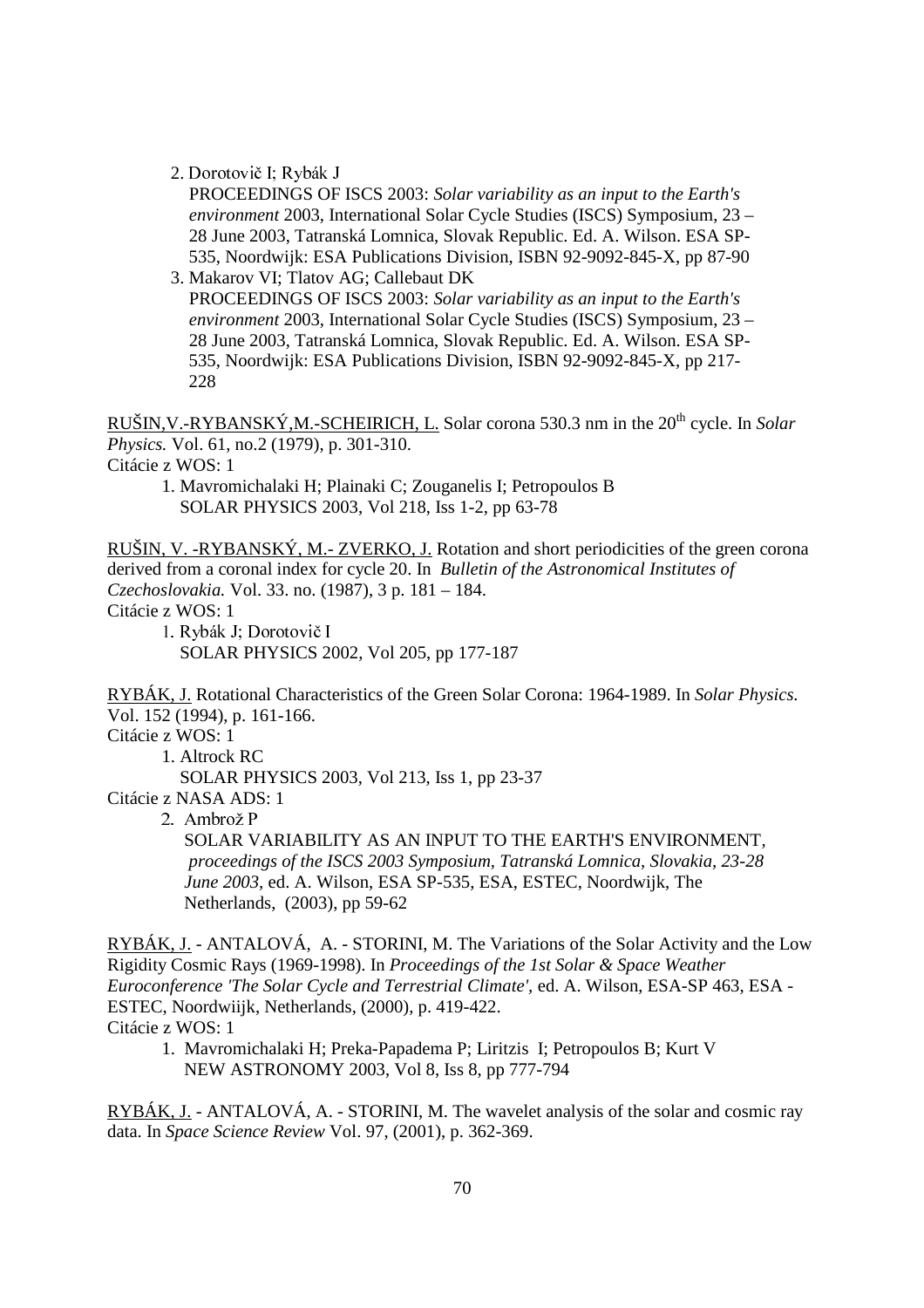Citácie z WOS: 3

- 1. Kane RP
- JOURNAL GEOPHYSICAL RESEARCH 2003, Vol 108, Iss A1, pp SSH 12-1 2. Sello S
	- NEW ASTRONOMY 2003, Vol 8, Iss 2, pp 105-117
- 3. Mavromichalaki H; Preka-Papadema P; Petropoulos B; Vassilaki A; Tsagouri I JOURNAL OF ATMOSPHERIC AND SOLAR-TERRESTRIAL PHYSICS 2003, Vol 65, Iss 9, pp 1021-1033

RYBÁK, J., CURDT, W., KUCERA, A., SCHUEHLE, U., WOEHL, H. Chromospherics and transition region dynamics – reasons and consequences of the long-period instrumental periodicities of SUMER/SOHO In: *ESA SP-448, Noordwijk: ESA Publications Division,* 1999, p. 361-366.

Citácie v monogr., učeb. a iných kniž pub.: 1

1. Feldman U; Dammasch IE; Wilhelm K; Lemaire P; Hassler DM.: SUMER ATLAS - IMAGES OF THE SOLAR UPPER ATMOSPHERE FROM SUMER ON SOHO. ESA/ESA PUBLICATIONS DIVISION, NOORDWIJK, NETHERLANDS 2003, ISBN: 92-9092-981-2

RYBÁK, J.- DOROTOVIČ, I. Temporal Variability of the Coronal Green Line Index (1947-1998). In *Solar Physics.* Vol. 205 (2002), p. 177-187. Citácie z WOS: 2

- 1. Mavromichalaki H; Plainaki C.; Zouganelis I; Petropoulos B SOLAR PHYSICS 2003, Vol 218, Iss 3, pp 63-78
- 2. Trimble V; Aschwanden MJ PUBLICATIONS OF THE ASTRONOMICAL SOCIETY OF THE PACIFIC 2003, Vol 115, pp 514-591

RYBÁK, J. - RUŠIN, V. -RYBANSKÝ, M. Rotational Characteristics of the Green Solar Corona: 1947-1991. In *Proceedings of the IAU colloquium No.144 'Solar Coronal Structures,*  Tatranská Lomnica (Slovakia), 20.-24.9.1993, eds. V. Rušin, P. Heinzel, J.-C. Vial, VEDA, Bratislava, (1994), p. 139-142.

Citácie z WOS: 1

 1. Mavromichalaki H; Plainaki C.; Zouganelis I; Petropoulos B SOLAR PHYSICS 2003, Vol 218, Iss 3, pp 63-78

RYBANSKÝ, M. Coronal index of Solar activity 1. Line 5303 A, Year 1971. In *Bulletin of the Astronomical Institutes of Czechoslovakia.* Vol. 26, no. 6 (1975), p. 367 – 374 Citácie z WOS: 1

 1. Mavromichalaki H; Plainaki C; Zouganelis I; Petropoulos B SOLAR PHYSICS 2003, Vol 218 Iss 1-2, pp 63-78

RYBANSKÝ, M. Coronal index of Solar activity 3. (Years 1971-1976). In *Bulletin of the Astronomical Institutes of Czechoslovakia.* Vol. 30, no. 2, (1979), p. 104 – 113. Citácie z WOS: 1

1. Rybák J; Dorotovič I SOLAR PHYSICS 2002, Vol 205, pp 177-187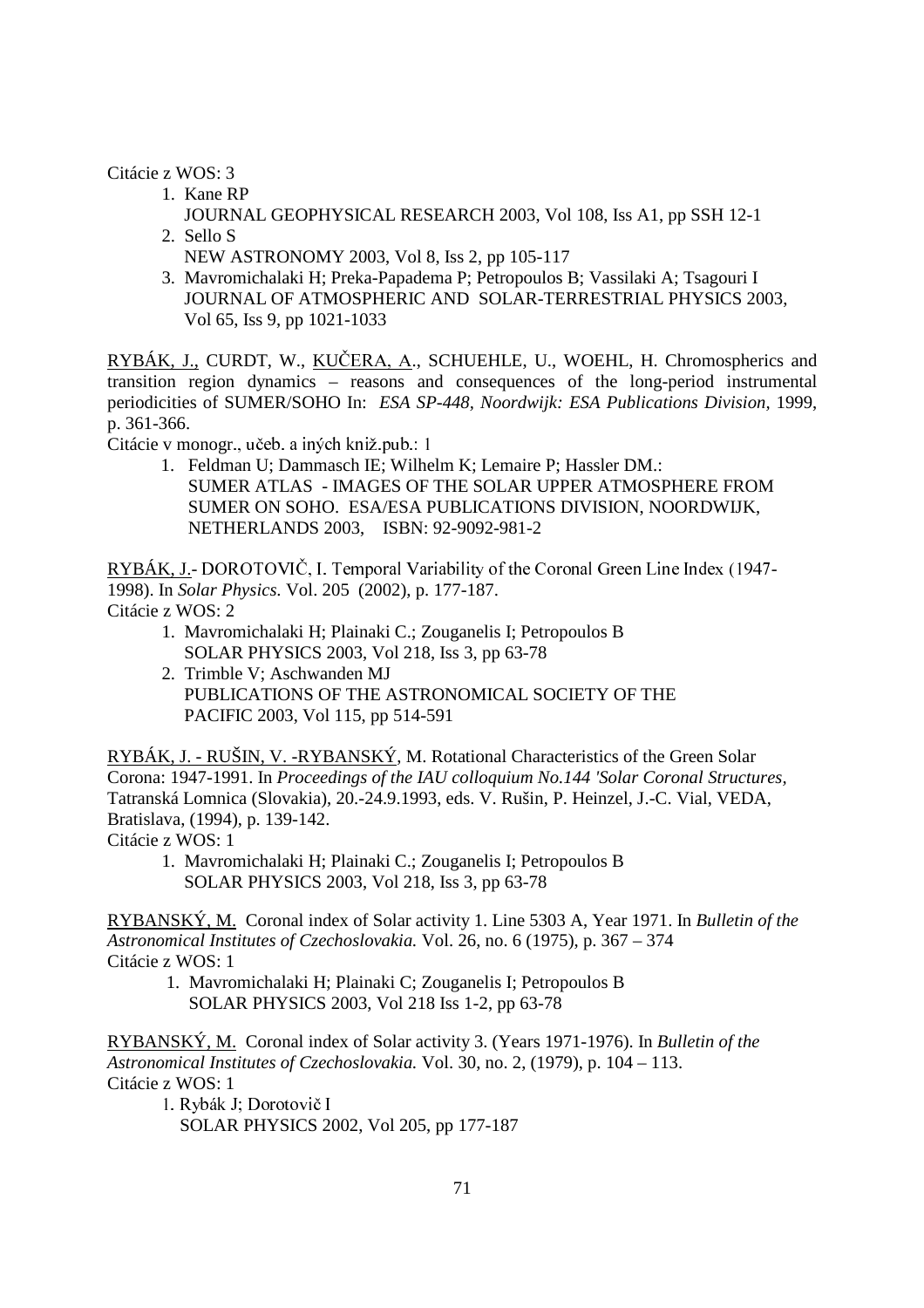RYBANSKÝ, M.- RUŠIN, V. Homogeneous data set of coronal green line intensities over the period 1964-1990. In *Contribution of the Astronomical Observatory Skalnaté Pleso.* Vol. 22 (1992), p. 229-230.

Iné citácie: 1

1. Makarov VI; Tlatov AG; Callebaut DK

 PROCEEDINGS OF ISCS 2003: *Solar variability as an input to the Earth's environment* 2003, International Solar Cycle Studies (ISCS) Symposium, 23 – 28 June 2003, Tatranská Lomnica, Slovak Republic. Ed. A. Wilson. ESA SP- 535, Noordwijk: ESA Publications Division, ISBN 92-9092-845-X, pp 217- 228

RYBANSKÝ, M.- RUŠIN, V.- GAŠPAR, P.- ALTROCK RC Coronal index of solar activity-VII, Years 1988-1991. In *Solar Physics.* Vol. 152, no.2 (1994), p. 487-495. Citácie z WOS: 1

1. Mavromichalaki H; Plainaki C; Zouganelis I; Petropoulos B SOLAR PHYSICS 2003, Vol 218, Iss 1-2, pp 63-78

RYBANSKÝ,M. – RUŠIN,V – MINAROVJECH, M. Coronal index of solar activity - Solarterrestrial research. In *Space Science Reviews.* Vol. 95, no. 1-2 (2001), p. 227-234. Citácie z WOS: 1

1. Mavromichalaki H; Plainaki C; Zouganelis I; Petropoulos B SOLAR PHYSICS 2003, Vol 218 Iss 1-2, pp 63-78

Iné citácie: 3

2. Kobylinski Z; Izdebska J

 PROCEEDINGS OF ISCS 2003: *Solar variability as an input to the Earth's environment* 2003, International Solar Cycle Studies (ISCS) Symposium, 23 - 28 June 2003, Tatranská Lomnica, Slovak Republic. Ed.: A. Wilson. ESA SP-535, Noordwijk: ESA Publications Division, ISBN 92-9092-845-X, pp 671-674

3. Ambrož P

 PROCEEDINGS OF ISCS 2003: *Solar variability as an input to the Earth's environment* 2003, International Solar Cycle Studies (ISCS) Symposium, 23 – 28 June 2003, Tatranská Lomnica, Slovak Republic. Ed.: A. Wilson. ESA SP- 535, Noordwijk: ESA Publications Division, ISBN 92-9092-845-X, pp 59-62

4. Dorotovič I Rybák J

 PROCEEDINGS OF ISCS 2003: *Solar variability as an input to the Earth's environment* 2003, International Solar Cycle Studies (ISCS) Symposium, 23 – 28 June 2003, Tatranská Lomnica, Slovak Republic. Ed.: A. Wilson. ESA SP- 535, Noordwijk: ESA Publications Division, ISBN 92-9092-845-X, pp 87-90

RYBANSKÝ, M.- RUŠIN, V.- MINAROVJECH, M.-GAŠPAR, P. Coronal index of solar activity:Years 1939-1963. In *Solar Physics.* Vol. 152, no.1, (1994), p. 153-159. Citácie z WOS: 1

1. Mavromichalaki H; Plainaki C; Zouganelis I; Petropoulos B SOLAR PHYSICS 2003, Vol 218, Iss 1-2, pp 63-78

RYBANSKÝ, M.- RUŠIN, V.- MINAROVJECH, M.-GAŠPAR, P. Coronal index of solar activity VIII, 1992-1994. In *Solar Physics.* Vol. 165, no.2, (1996), p. 403-405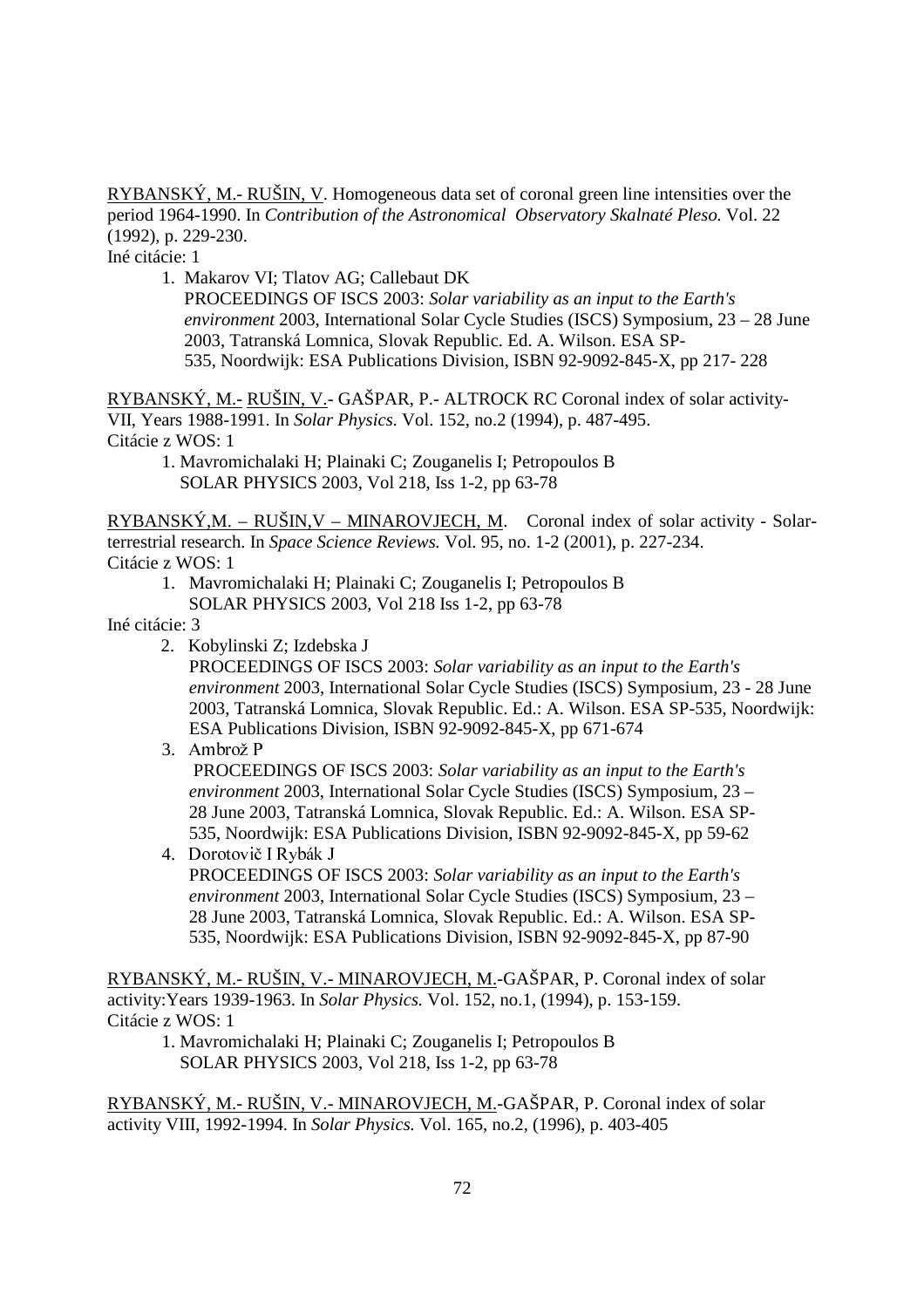Citácie z WOS: 1

1. Mavromichalaki H; Plainaki C; Zouganelis I; Petropoulos B SOLAR PHYSICS 2003, Vol 218, Iss 1-2, pp 63-78

SAKURAI, T. - IRIE, M. - IMAI, H. - MIYAZAKI, H. - SÝKORA, J. Emission line intensities of the solar corona and sky brightness observed at Norikura 1950-1997. In *Publications of the National Astronomical Observatory of Japan.* Vol. 5, p. 121-137. Iné citácie: 1

1. Makarov VI; Tlatov AG; Callebaut

 SOLAR VARIABILITY AS AN INPUT TO THE EARTH'S ENVIRONMENT ESA SP 535, ESTEC, NOORDWIJK 2003, p 217

SANIGA, M. Cremona transformations and the conundrum of dimensionality and signature of macro-spacetime. In *Chaos, Solitons & Fractals*. Vol. 12, no. 12 (2001), p. 2127-2142. Citácie z WOS: 1

1. Abdel-All NH; Abd-Ellah HN

 CHAOS, SOLITONS & FRACTALS 2003, Vol 15, Iss 4, pp 631-638 Iné citácie: 1

2. Grandpierre A

 PROCEEDINGS OF THE NATO ARW ON THE NATURE OF TIME: GEOMETRY, PHYSICS AND PERCEPTION, 21-24 May 2002, T. Lomnica, Slovakia, Kluwer Academic Publishers, Dordrecht, 2003. ISBN: 1-4020-1200-4. pp 383-392

SANIGA, M. Lines on Del Pezzo surfaces and transfinite heterotic string space-time (Letter to the Editor). In Chaos, Solitons & Fractals. Vol. 13, no. 6 (2002), p.1371-1373. Citácie z WOS: 1

1. Castro C

CHAOS, SOLITONS & FRACTALS 2003, Vol 15, Iss 5, pp 797-799

SANIGA, M. Arithmetic of plane Cremona transformations and the dimensions of transfinite heterotic string space-time. In *Chaos, Solitons & Fractals.* Vol. 13, no. 7 (2002), p.1537-1540. Citácie z WOS: 1

1. Castro C

CHAOS, SOLITONS & FRACTALS 2003, Vol 15, Iss 5, pp 797-799

SANIGA, M. Further note on a relationship between the arithmetic of homaloidal nets and the dimensions of transfinite space-time. In *Chaos, Solitons & Fractals.* Vol. 13, no. 7 (2002), p. 1571-1573.

Citácie z WOS: 1

1. Castro C

CHAOS, SOLITONS & FRACTALS 2003, Vol 15, Iss 5, pp 797-799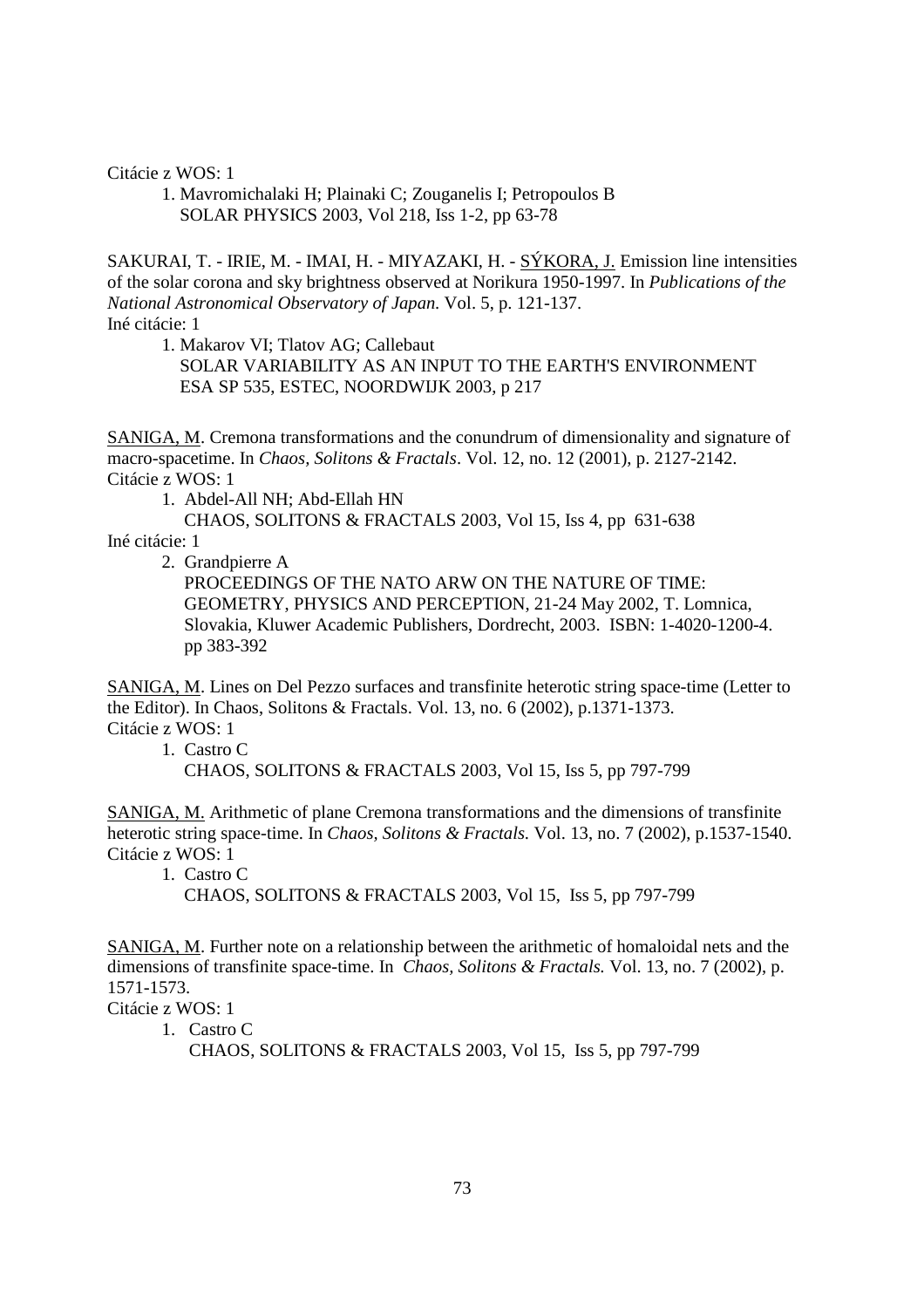SANIGA, M. Geometry of time and dimensionality of space. In *Proceedings of the NATO ARW on The Nature of Time: Geometry, Physics and Perception*, *Tatranska Lomnica, Slovakia, 21-24 May 2002*. Dordrecht: Kluwer Academic Publishers, 2003. ISBN: 1-4020-1200-4. p. 131-143. Iné citácie: 4

1. Levich AP

 PROCEEDINGS OF THE NATO ARW ON THE NATURE OF TIME: GEOMETRY, PHYSICS AND PERCEPTION, 21-24 May 2002, T. Lomnica, Slovakia, Kluwer Academic Publishers, Dordrecht, 2003. ISBN: 1-4020-1200-4. pp 427-435

2. Buccheri R

 PROCEEDINGS OF THE NATO ARW ON THE NATURE OF TIME: GEOMETRY, PHYSICS AND PERCEPTION, 21-24 May 2002, T. Lomnica, Slovakia, Kluwer Academic Publishers, Dordrecht, 2003. ISBN: 1-4020-1200-4. pp 403-416

- 3. Grandpierre A PROCEEDINGS OF THE NATO ARW ON THE NATURE OF TIME: GEOMETRY, PHYSICS AND PERCEPTION, 21-24 May 2002, T. Lomnica, Slovakia, Kluwer Academic Publishers, Dordrecht, 2003. ISBN: 1-4020-1200-4. p 383-392
- 4. Elitzur A; Dolev S PROCEEDINGS OF THE NATO ARW ON THE NATURE OF TIME: GEOMETRY, PHYSICS AND PERCEPTION, 21-24 May 2002, T. Lomnica, Slovakia,Kluwer Academic Publishers, Dordrecht, 2003. ISBN: 1-4020-1200-4. pp 297-306

SANIGA, M. Algebraic Geometry: A Tool for Resolving the Enigma of Time?. In *Proceedings of the international workshop on the Studies on the Structure of Time: From Physics to Psycho(patho)logy, Palermo, Italy, 23-24 November 1999*. New York: Kluwer Academic/Plenum Publishers, 2000. ISBN: 030646439X. p. 137-166.

Iné citácie: 4

- 1. Buccheri R PROCEEDINGS OF THE NATO ARW ON THE NATURE OF TIME: GEOMETRY, PHYSICS AND PERCEPTION, 21-24 May 2002, T. Lomnica, Slovakia,Kluwer Academic Publishers, Dordrecht, 2003. ISBN: 1-4020-1200-4. pp
- 403-416 2. Grandpierre A

 PROCEEDINGS OF THE NATO ARW ON THE NATURE OF TIME: GEOMETRY, PHYSICS AND PERCEPTION, 21-24 May 2002, T. Lomnica, Slovakia, Kluwer Academic Publishers, Dordrecht, 2003. ISBN: 1-4020-1200-4. pp 383-392

- 3. Smith JDH PROCEEDINGS OF THE NATO ARW ON THE NATURE OF TIME: GEOMETRY, PHYSICS AND PERCEPTION, 21-24 May 2002, T. Lomnica, Slovakia, Kluwer Academic Publishers, Dordrecht, 2003. ISBN: 1-4020-1200-4. pp 145-152
- 4. Grandpierre A MONOGRAPH AZ ELO VILAGEGYETEM KONYVE, Valasz Konyvkiado,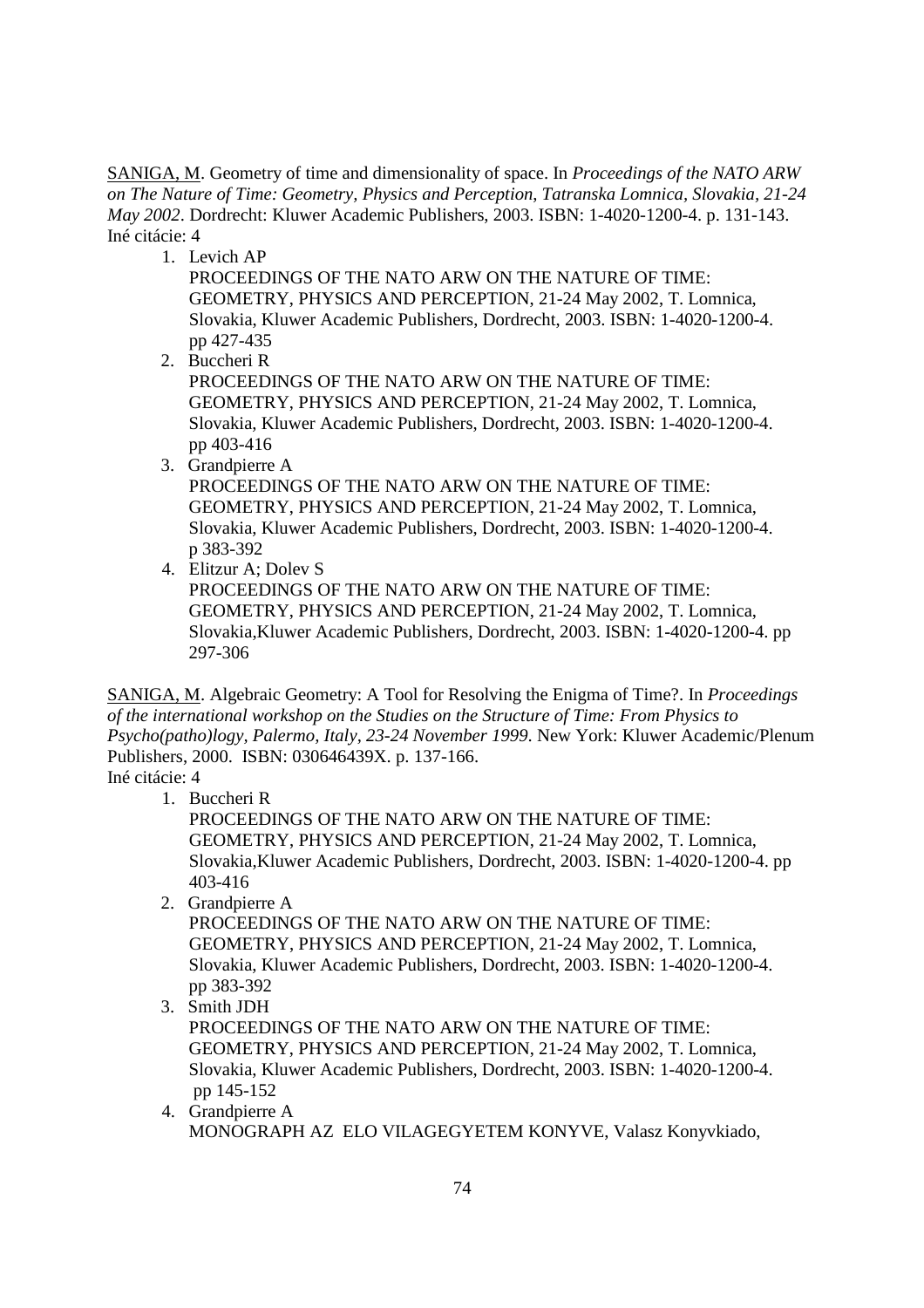Budapest, 2002, pp 239, 288.

SANIGA, M. Unveiling the nature of time: altered states of consciousness and pencil-generated space-times. In *International Journal of Transdisciplinary Studies.* Vol*.* 2, no. 2(1988), p. 8-17. Iné citácie: 3

1. Grandpierre A

 PROCEEDINGS OF THE NATO ARW ON THE NATURE OF TIME: GEOMETRY, PHYSICS AND PERCEPTION, 21-24 May 2002, T. Lomnica, Slovakia, Kluwer Academic Publishers, Dordrecht, 2003. ISBN: 1-4020-1200-4. pp 383-392

- 2. Evangeliou CC PROCEEDINGS OF THE NATO ARW ON THE NATURE OF TIME: GEOMETRY, PHYSICS AND PERCEPTION, 21-24 May 2002, T. Lomnica, Slovakia, Kluwer Academic Publishers, Dordrecht, 2003. ISBN: 1-4020-1200-4. pp 367-381
- 3. Grandpierre A MONOGRAPH AZ ELO VILAGEGYETEM KONYVE, V alasz Konyvkiado, Budapest, 2002, pp 239 - 288

SKOPAL,A. Photometric observations of eclipses in the symbiotic triple system CH Cygni. In *IAU Commission 27th Information Bulletin on Variable Stars.* no. 4157, (1995), p. 1-4. Citácie z WOS: 1

 1. Sokoloski JL; Kenyon SJ ASTROPHYSICAL JOURNAL 2003, Vol 584, pp 1027-1034

SKOPAL,A. Photometric peculiarities of CH Cyg during its recent, 1995-97, quiescent phase. In *IAU Commission 27th Information Bulletin on Variable Stars.* no. 4495, (1997), p. 1-4. Citácie z WOS: 1

 1. Sokoloski JL; Kenyon SJ ASTROPHYSICAL JOURNAL 2003, Vol 584, pp 1020-1026

SKOPAL,A. On the nature of apparent changes of the orbital period in symbiotic binaries. In *Astronomy and Astrophysics.* Vol 338, (1998), p. 599-611. Citácie z NASA ADS: 1

1. Schmid HM

 In R.L.M. Corradi, J. Mikolajewska and T. Mahoney, Proceedings of a Euroconference: SYMBIOTIC STARS PROBING STELLAR EVOLUTION. ASP CONFERENCE SERIES Vol 303, 2003, ISBN:1-58381-152-4, pp 343-358

SKOPAL,A. Notices to investigation of symbiotic binaries. II. Reconstruction of the spectral energy distribution. In *Contribution of the Astronomical Observatory Skalnaté Pleso.* Vol. 32, (2001), p. 119-128.

Citácie z WOS: 1

 1. Tomov NA; Taranova OG; Tomova MT ASTRONOMY AND ASTROPHYSICS 2003, Vol 401, pp 669-676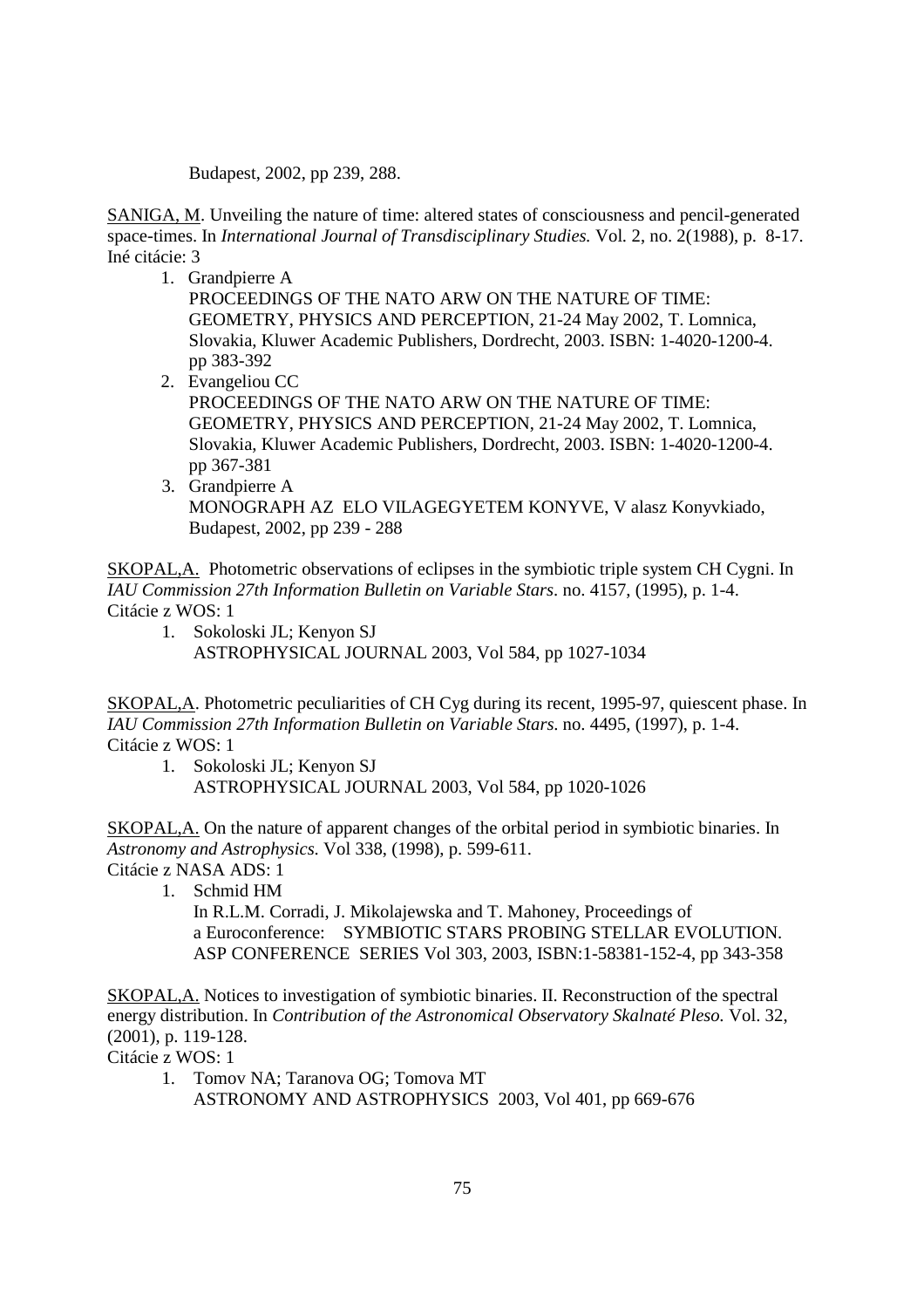SKOPAL,A. - BODE,M.F. - BRYCE,M. - CHOCHOL,D. - DAVIS,R.J. - ERRICO,L. - EVANS,A. - EYRES,S.P.S. - <u>HRIC,L.</u> - IVISON,R.J. - KENNY,H.T. - <u>KOMŽÍK,R.</u> -MEABURN,J. - TAMURA,S. - TAYLOR,A.R. - URBAN,Z. - VITTONE,A.A. Multifrequency observation of the eclipsing symbiotic triple system CH Cyg during the 1992-94 active phase. In *Monthly Notices of the Royal Astronomical Society.* Vol. 282, (1996), p. 327-346. Citácie z NASA ADS: 1

## 1. Leedjarv L

 In R.L.M. Corradi, J. Mikolajewska and T. Mahoney, Proceedings of a Euroconference: SYMBIOTIC STARS PROBING STELLAR EVOLUTION. ASP CONFERENCE SERIES Vol 303, 2003, ISBN:1-58381-152-4, pp 433-436

<u>SKOPAL,A.</u> - BODE,M.F. - CROCKER,M.M. - DRECHSEL,H. - EYRES,S.P.S. - <u>KOMŽÍK,R.</u> The symbiotic star CH Cygni. IV. Basic kinematics of the circumstellar matter during active phases. In *Monthly Notices of the Royal Astronomical Society.* Vol. 335, (2002), p. 1109-1119. Citácie z WOS: 1

 1. Sokoloski JL; Kenyon SJ ASTROPHYSICAL JOURNAL 2003, Vol 584, pp 1027-1034

SKOPAL,A. - BODE,M.F. - EVANS,A. - ERRICO,L. - CHOCHOL,D. - HRIC,L. -  $KOMZIK, R.$  - URBAN, Z. - VITTONE, A. The outburst activity of the symbiotic binary CH Cyg in 1992. In *Memorie della Societe Astronomia Italia.* Vol. 65, (1994), p. 409-410. Citácie z NASA ADS: 1

1. Tomov T

 In R.L.M. Corradi, J. Mikolajewska and T. Mahoney, Proceedings of a Euroconference: SYMBIOTIC STARS PROBING STELLAR EVOLUTION. ASP CONFERENCE SERIES Vol 303, 2003, ISBN:1-58381-152-4, pp 376-391

SKOPAL,A. - BODE,M.F. - LLOYD,H.M. - TAMURA,S. Eclipses in the symbiotic system CH Cyg. In *Astronomy and Astrophysics.* Vol. 308, (1996), p. L9-L12. Citácie z WOS: 1

 1. Sokoloski JL; Kenyon SJ ASTROPHYSICAL JOURNAL 2003, Vol 584, pp 1027-1034

SKOPAL, A. - CHOCHOL, D. - PRIBULLA, T. - VAŇKO, M. UBV photometry of the symbiotic star Z And during its 2000 outburst. In *IAU Commission 27th Information Bulletin on Variable Stars.* no. 5005, (2000), p. 1-4.

Citácie z WOS: 1

 1. Tomov NA; Taranova OG; Tomova MT ASTRONOMY AND ASTROPHYSICS 2003, Vol 401, pp 669-676

SKOPAL,A. - DJURAŠEVIC,G. - JONES,A. - DRECHSEL,H. - ROVITHIS-LIVANIOU,H. - ROVITHIS,P. A photometric study of the eclipsing symbiotic binary AR Pavonis. In *Monthly Notices of the Royal Astronomical Society.* Vol. 311, (2000), p. 225-233. Citácie z NASA ADS: 2

1. Schmid HM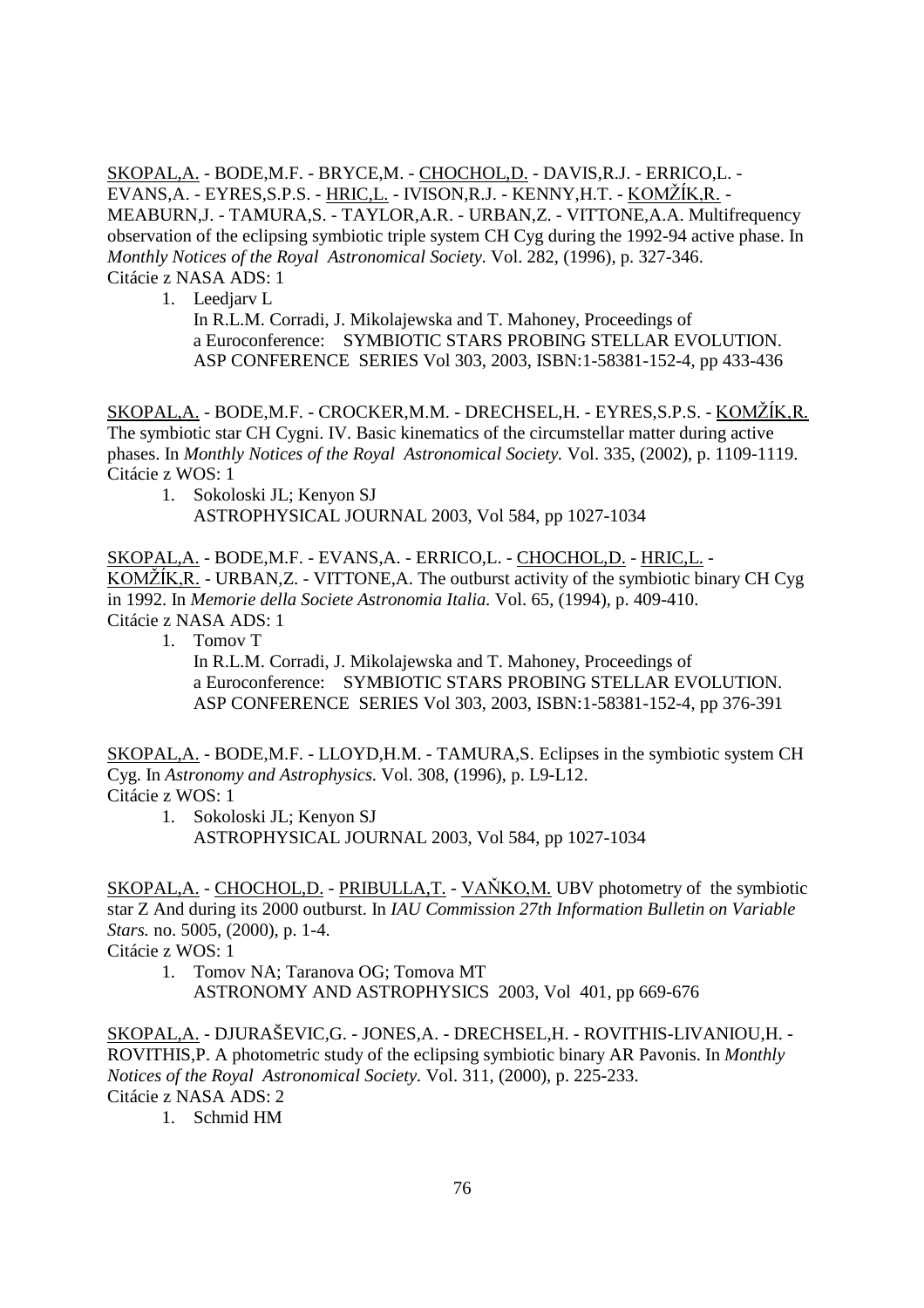In R.L.M. Corradi, J. Mikolajewska and T. Mahoney, Proceedings of a Euroconference: SYMBIOTIC STARS PROBING STELLAR EVOLUTION. ASP CONFERENCE SERIES Vol 303, 2003, ISBN:1-58381-152-4, pp 343-358

 2. Quiroga C; Mikolajewska J; Brandi E; Ferrer O; Garcia LG In R.L.M. Corradi, J. Mikolajewska and T. Mahoney, Proceedings of a Euroconference: SYMBIOTIC STARS PROBING STELLAR EVOLUTION. ASP CONFERENCE SERIES Vol 303, 2003, ISBN:1-58381-152-4, pp 343-358

SKOPAL,A. - KOHOUTEK,L. - JONES,A. - DRECHSEL,H. Historical, 1889-2001, light curve of the eclipsing symbiotic binary AR Pav. In *IAU Commission 27th Information Bulletin on Variable Stars.* no. 5195, (2001), p. 1-4.

Citácie z NASA ADS: 1

 1. Jurdana-Sepic R; Munari U In R.L.M. Corradi, J. Mikolajewska and T. Mahoney, Proceedings of a Euroconference: SYMBIOTIC STARS PROBING STELLAR EVOLUTION. ASP CONFERENCE SERIES Vol 303, 2003, ISBN:1-58381-152-4, pp 77-79

SKOPAL,A. - TEODORANI,M. - ERRICO,L. - VITTONE,A. - TAMURA,S. - IKEDA,Y. A photometric and spectroscopic study of the eclipsing symbiotic binary AX Persei. In *Astronomy and Astrophysics.* Vol. 367, (2001), p. 199-211.

Citácie z NASA ADS: 1

1. Schmid HM

 In R.L.M. Corradi, J. Mikolajewska and T. Mahoney, Proceedings of a Euroconference: SYMBIOTIC STARS PROBING STELLAR EVOLUTION. ASP CONFERENCE SERIES Vol 303, 2003, ISBN:1-58381-152-4, pp 343-358

SKOPAL, A. - VAŇKO, M. - PRIBULLA, T. - CHOCHOL, D. Recent UBVR photometry of symbiotic stars. In *Baltic Astronomy.* Vol. 12, no. 4 (2003), p. 631-632. Citácie z NASA ADS: 1

1. Chen W; Zhang ZW; King SK; Alcock C; Byun YI; Cook KH; Dave R; Giammarco J; Lee T; Lehner M BALTIC ASTRONOMY 2003, Vol 12, Iss 4, pp 568-573

SKOPAL, A. - VAŇKO, M. - PRIBULLA, T. - WOLF, M. - SEMKOV, E. - JONES, A. Photometry of symbiotic stars. X. EG And, Z And, BF Cyg, CH Cyg, V1329 Cyg, AG Dra, RW Hya, AX Per and IV Vir. In *Contribution of the Astronomical Observatory Skalnaté Pleso.* Vol. 32, (2002), p. 62-78.

Citácie z WOS: 1

 1. Tomov NA; Taranova OG; Tomova MT ASTRONOMY AND ASTROPHYSICS 2003, Vol 401, pp 669-676

SKOPAL,A. - VITTONE,A. - ERRICO,L. - BODE,M.F. - LLOYD,H.M. - TAMURA,S. A photometric and spectroscopic study of the symbiotic binary BF Cyg. In *Monthly Notices of the Royal Astronomical Society*. Vol. 292, (1997), p. 703-713. Citácie z NASA ADS: 2

1. Schmid HM

In R.L.M. Corradi, J. Mikolajewska and T. Mahoney, Proceedings of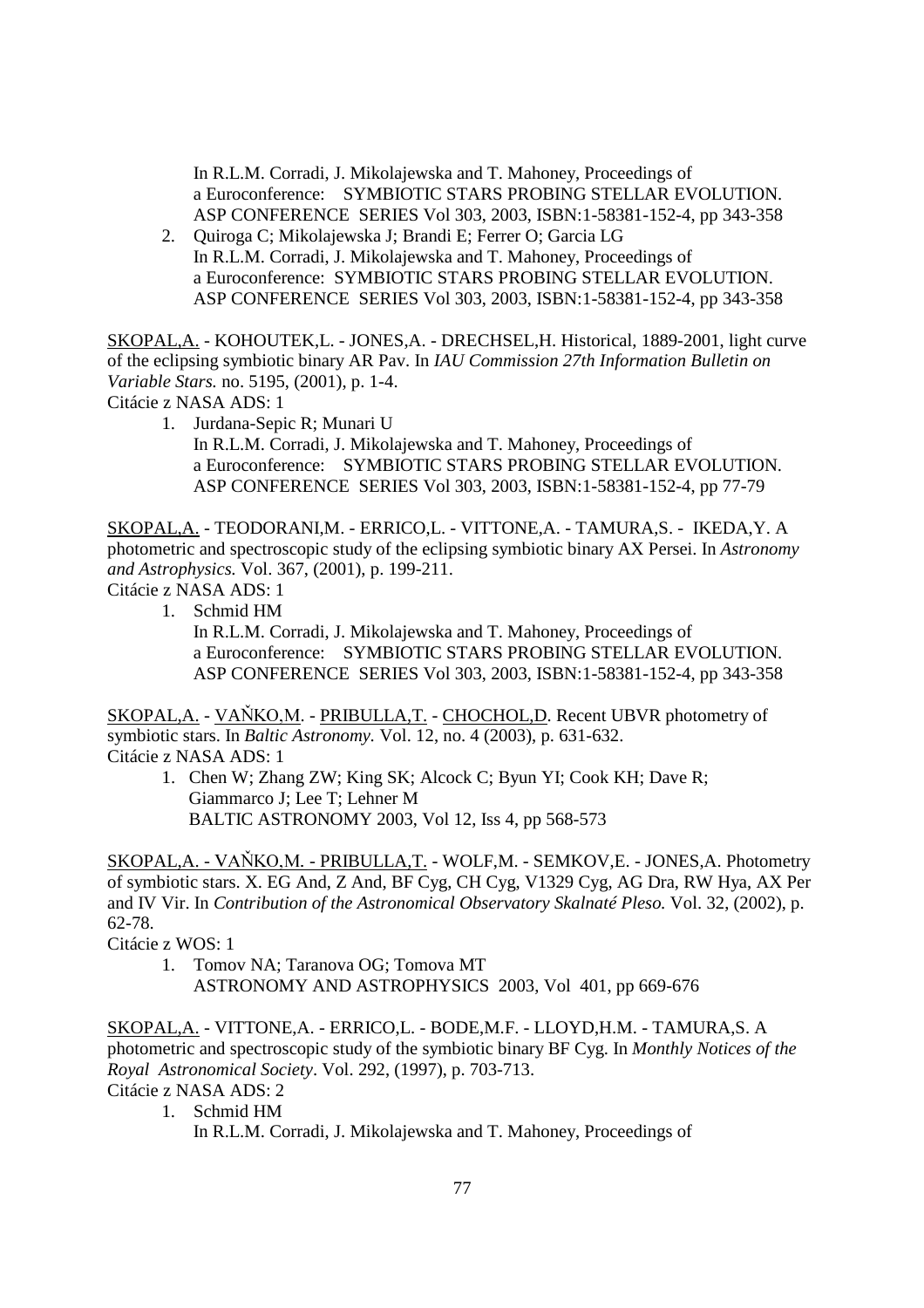a Euroconference: SYMBIOTIC STARS PROBING STELLAR EVOLUTION. ASP CONFERENCE SERIES Vol 303, 2003, ISBN:1-58381-152-4, pp 343-358

 2. Tomov T In R.L.M. Corradi, J. Mikolajewska and T. Mahoney, Proceedings of a Euroconference: SYMBIOTIC STARS PROBING STELLAR EVOLUTION. ASP CONFERENCE SERIES Vol 303, 2003, ISBN:1-58381-152-4, pp 376-391

STORINI, M. - BORELLO-FILISETTI, O. - MUSSINO, V. - PARISI, M. - SÝKORA, J. Aspects of the long-term cosmic-ray modulation. Part I. Solar-cycle ascending phases and associated green corona features. In *Solar Physics.* Vol. 157, (1995), p. 375-387. 1995-SOLAR-PHYSICS-V157-375

Citácie z WOS: 1

 1. Mavromichalaki H; Preka-Papadema P; Petropoulos B ANNALES GEOPHYSICAE-GERMANY 2003, Vol 21, p 1681

STORINI, M. - PASE S. - SÝKORA J. - PARISI, M. Two components of cosmic ray modulation. In *Solar Physics.* Vol. 172, (1997), p. 317-325. Citácie z WOS: 3

- 1. Wang YM; SheeleyJR NR
	- ASTROPHYSICAL JOURNAL 2003, Vol 590, p 1111
	- 2. Caballero R; Valdes-Galicia JF SOLAR PHYSICS 2003, Vol 212, p 209
	- 3. Sello S NEW ASTRONOMY 2003, Vol 8, p 105

STORINI M. - SÝKORA J. Coronal activity during the 22-year solar magnetic cycle. In *Solar Physics.* Vol. 176, (1997), p. 417-430.

Citácie z WOS: 1

 1. Usoskin IG; Mursula K SOLAR PHYSICS 2003, Vol 218, p 319

Iné citácie: 1

 2. Usoskin IG; Mursula K SOLAR VARIABILITY AS AN INPUT TO THE EARTH'S ENVIRONMENT ESA SP 535, ESTEC, NOORDWIJK 2003, p 25

STORINI, M. - SÝKORA, J. Odd-even solar-cycle differences of corona brightness. In *Contributions of the Astronomical Observatory Skalnaté Pleso.* Vol. 25, (1995), p. 90-108. Citácie z WOS: 1

 1. Mavromichalaki H; Plainaki C; Zouganelis I; Petropoulos B SOLAR PHYSICS 2003, Vol 218, p 63

STORINI, M. - JAKIMIEC, M. - ANTALOVÁ, A. - SÝKORA, J. Cosmic ray modulation versus corona variability during the maximum phase of the 11-year cycle. In *26th International Cosmic Ray Conference.* Vol. 7, (1999), p. 151-154.

Citácie z WOS: 1

 1. Caballero R; Valdés-Galicia JF SOLAR PHYSICS 2003, Vol 213, p 413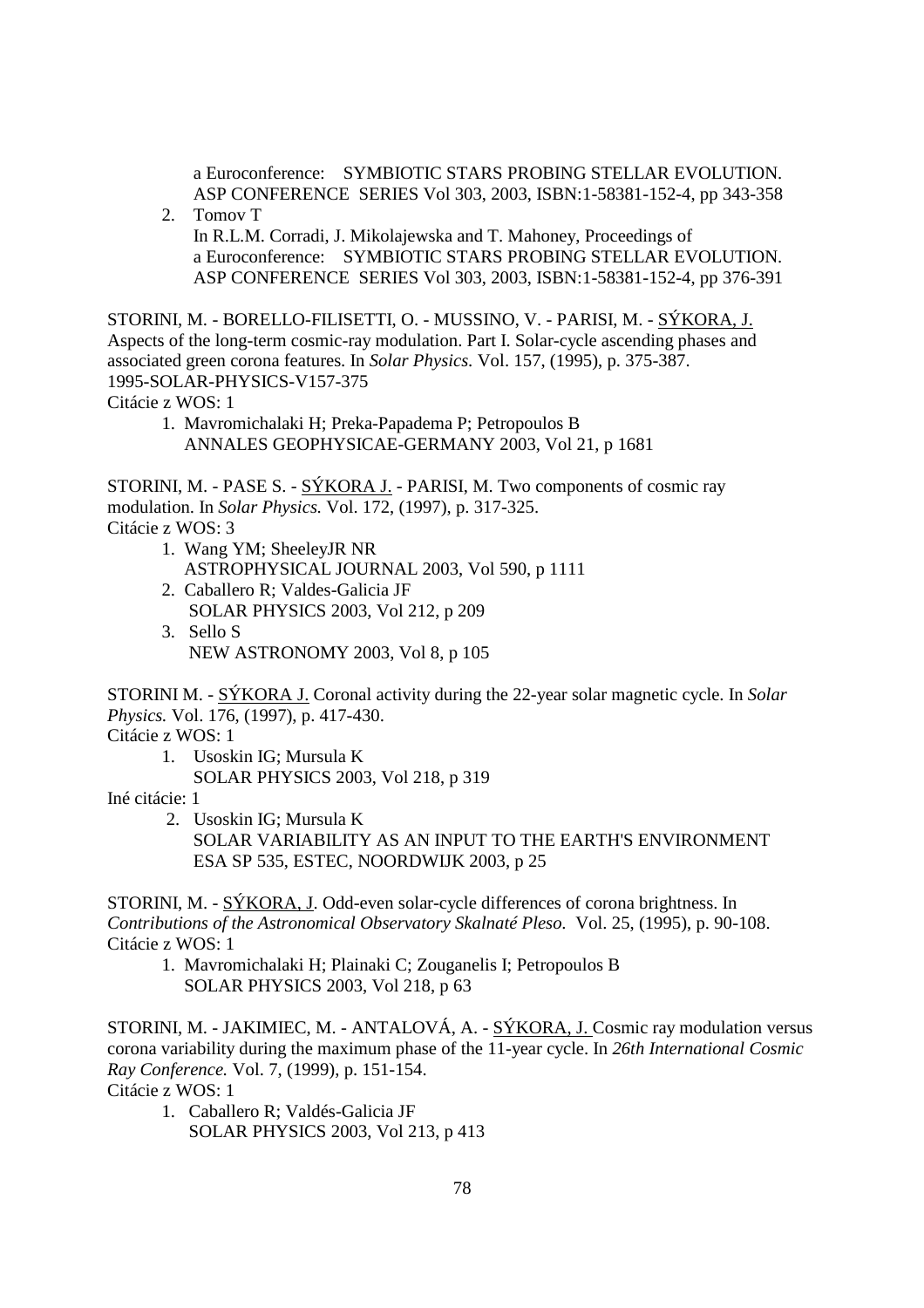SVOREŇ, J. Consequences of the size determination of P/Halley by space probes on the scale of sizes of cometary nuclei. In *Diversity and similarity of comets, ESA Special Publications.* Vol. 278, (1987), p. 707-712.

Citácie z WOS: 1

1. Hughes DW

SÝKORA, J. Some remarks on the summary use of existing corona measurements. In *Bulletin of the Astronomical Institutes of Czechoslovakia.* Vol. 22, (1971) p. 12-18. Iné citácie: 2

- 1. Makarov, VI; Tlatov, AG; Callebaut, DK SOLAR VARIABILITY AS AN INPUT TO THE EARTH'S ENVIRONMENT ESA SP 535, ESTEC, NOORDWIJK 2003, p 217
- 2. Rušin, V; Minarovjech, M; Rybanský, M; Cliver, EW SOLAR VARIABILITY AS AN INPUT TO THE EARTH'S ENVIRONMENT ESA SP 535, ESTEC, NOORDWIJK 2003, p 247

SÝKORA, J. The longitudinal distribution of the green corona activity. In *Solar Physics.* Vol. 18, (1971) p. 72-83.

Iné citácie: 1

1. Lindblad, BA

 SOLAR VARIABILITY AS AN INPUT TO THE EARTH'S ENVIRONMENT ESA SP 535, ESTEC, NOORDWIJK 2003, p 755

SÝKORA, J. Synoptic tables of the green corona for 1947-1970. In *Contributions of the Astronomical Observatory Skalnaté Pleso.* Vol. 5, (1975), p. 7-73. Iné citácie: 1

1. Lindblad, BA

 SOLAR VARIABILITY AS AN INPUT TO THE EARTH'S ENVIRONMENT ESA SP 535, ESTEC, NOORDWIJK 2003, p 755

SÝKORA, J. Intensity variations of the solar corona 530.3 nm over 4.5 solar activity cycles. In *Contributions of the Astronomical Observatory Skalnaté Pleso.* Vol. 22, (1992), p. 55-67. Iné citácie: 2

- 1. Makarov VI; Tlatov AG; Callebaut DK SOLAR VARIABILITY AS AN INPUT TO THE EARTH'S ENVIRONMENT ESA SP 535, ESTEC, NOORDWIJK 2003, p 217
- 2. Kobylinski Z; Izdebska J SOLAR VARIABILITY AS AN INPUT TO THE EARTH'S ENVIRONMENT ESA SP 535, ESTEC, NOORDWIJK 2003, p 671

SÝKORA, J. The large-scale behaviour of the green emission corona Fe XIV 530.3 nm over the last 4.5 solar activity cycles. In *Advances in Space Research.* Vol. 14, (1994), p. (4)73-(4)76. Iné citácie: 1

1. Kobylinski Z; Izdebska J

MONTHLY NOTICES OF THE ROYAL ASTRONOMICAL SOCIETY 2003, Vol 346, pp 584-592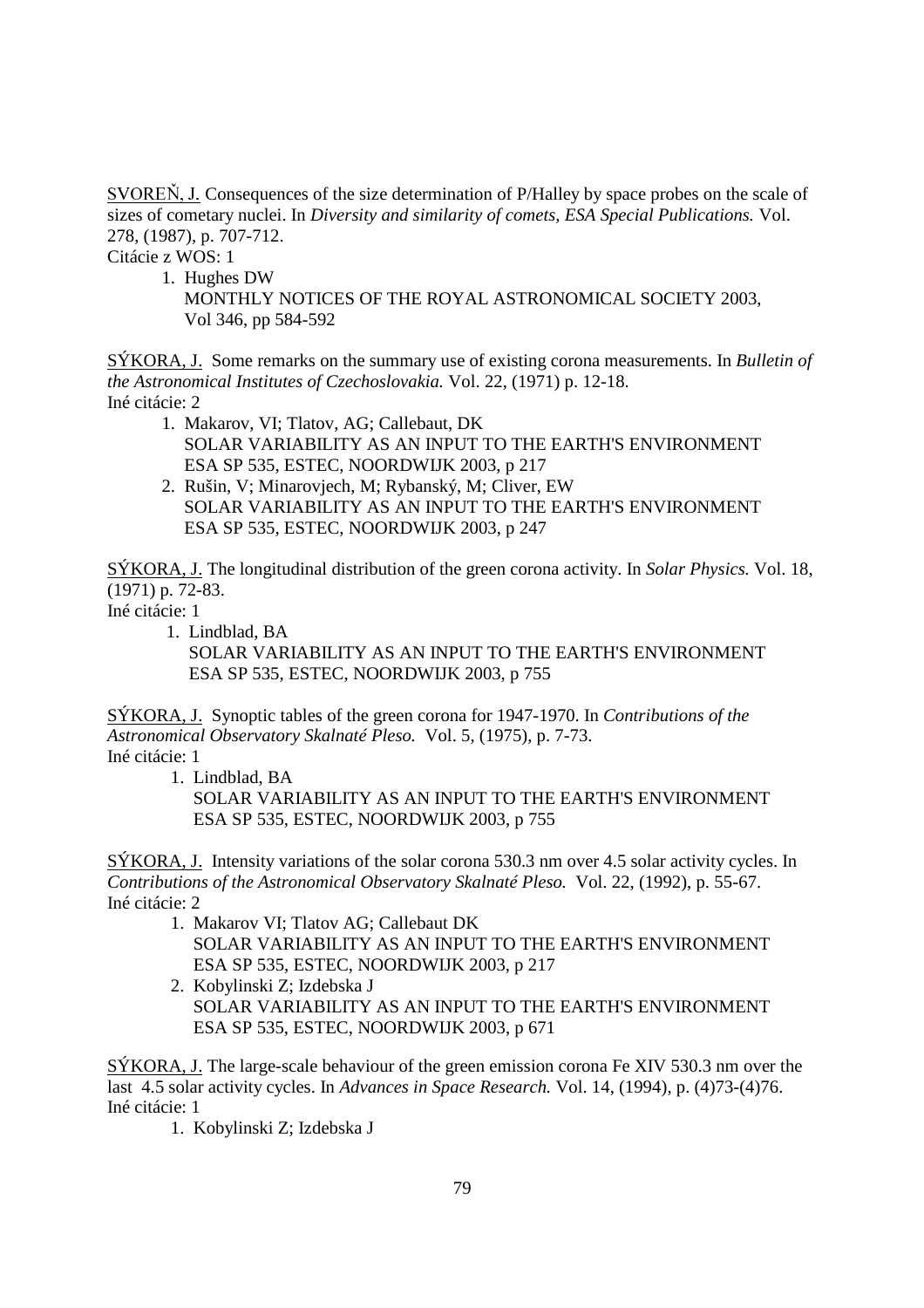# SOLAR VARIABILITY AS AN INPUT TO THE EARTH'S ENVIRONMENT ESA SP 535, ESTEC, NOORDWIJK 2003, p 671

SÝKORA, J. - BADALYAN, O.G. Prostranstvenno vremennoje raspredelenie jarkosti zelenoj korony v tsiklakh 18-22. In *Krupnomasshtabnaja struktura solnechnoj aktivnosti: Dostizhenia i perspektivy.* Rossijskaja AN, Sankt Peterburg, (1999), p 269-274. Iné citácie: 1

 1. Makarov VI; Tlatov AG; Callebaut DK SOLAR VARIABILITY AS AN INPUT TO THE EARTH'S ENVIRONMENT ESA SP 535, ESTEC, NOORDWIJK 2003, p 217

SÝKORA, J. - BADALYAN, O.G. - LIVSHITS, M.A. - OBRIDKO, V.N. Solnechnaja korona po nabljudeniam polnykh solnechnykh zatmenij 1973-1999 gg. In *Izvestija AN, Seria fizicheskaja.* Vol. 64, (2000), p. 1817-1822. Iné citácie: 1

 1. Makarov VI; Tlatov AG; Callebaut DK SOLAR VARIABILITY AS AN INPUT TO THE EARTH'S ENVIRONMENT ESA SP 535, ESTEC, NOORDWIJK 2003, p 217

SÝKORA, J. - BADALYAN, O.G. - STORINI, M. Solar corona irradiance variability during the 1943-1999 period. In *Advances in Space Research.* Vol. 29, (2002), p. 1975-1978. Iné citácie: 1

 1. Hanslmeier A HVAR OBSERVATORY BULLETIN 2003, Vol 27, p 159

ŠIMON,V.- HRIC,L.- PETRIK,K.- SHUGAROV,S.- NIARCHOS,P.- MARSAKOVA,V.I. The orbital modulation of the X-ray binary V Sagittae in the high and low states. In A*stronomy & Astrophysics.* Vol. 393, no.3 (2002), p. 921-925.

Citácie z WOS: 1

 1. Hachisu I; Kato M ASTROPHYSICAL JOURNAL 2003, Vol 598, no 1, pp 527-544

ŠTOHL,J. - PORUBČAN,V. Orionid meteor shower. Activity and magnitude distribution. In *Contributions of the Astronomical Obsservatory Skalnaté Pleso.* Vol. 10, 1981, p. 39-51. Iné citácie: 1

1. Dubietis A

 WGN THE JOURNAL OF THE INTERNATIONAL METEOR ORGANIZATION 2003, Vol 31, Iss 2, pp 43-48

ŠTOHL,J.- PORUBČAN,V. Meteor streams of asteroidal origin. In *Meteoroids and their Parent Bodies.* ed. J. Stohl and I.P. Williams, Astronomical Institute SAV, Polygrafia SAV, Bratislava, 1993, p. 41-47.

Iné citácie: 1

1. Langbroek M

WGN THE JOURNAL OF THE INTERNATIONAL METEOR ORGANIZATION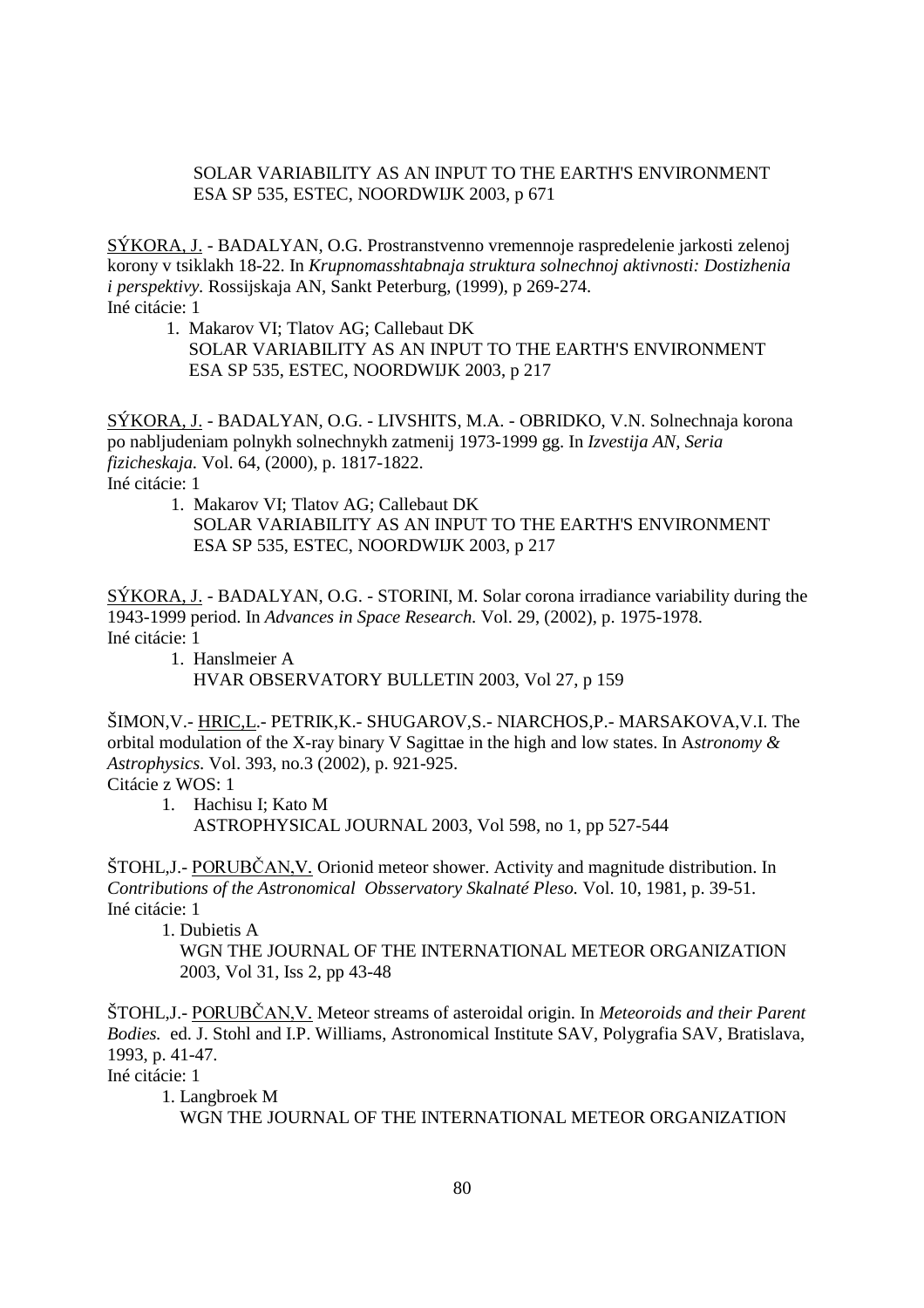2003, Vol 31, Iss 6, pp 177-182

Citácie v monogr., učeb. a iných kniž. pub.: 1

2. Williams IP

 In METEORS IN THE EARTHS ATMOSPHERE. Ed. E. Murad, I.P.Williams, Cambridge Univ. Press, Cambridge, UK, 2002, pp 13-32

TÓTH, J.- YANO, H.- PORUBČAN, V. Leonids 1999 shower clustering analysis from HDTV data. In Institute of Space and Astronautical Science Rep. SP No.15, JAPAN, ed. H. Yano, S. Abe, M. Yoshikawa, ISSN 0288-433X, 2003, p. 215-222.

Citácie v monogr., učeb. a iných kniž. pub.: 1

 1. Rietmeijer FMJ INSTITUTE OF SPACE AND ASTRONAUTICAL SCIENCE REPORT SP No.15, JAPAN, 2003, ed. H. Yano, S. Abe, M. Yoshikawa, ISSN 0288-433X, pp 139-147

TREMKO,J. The light curve and the orbital elements of TV Cassiopeae. In *Bulletin of the Astronomical Institutes of Czechoslovakia.* Vol 28, (1977), p. 41-61. Citácie z WOS: 1

1. Erdem A

CELESTIAL MECHANICS AND DYNAMICAL ASTRONOMY 2002, Vol 82, Iss 2, pp 133-141

VAŇKOM. - PRIBULLA,T. - CHOCHOL,D. - PARIMUCHA,Š. – KIM,CH. – LEE,J.W. – HAN,J.Y. Photoelectric and CCD photometry of eclipsing contact binaries: UV Lyn, FU Dra and AH Aur. In *Contributions of the Astronomical Observatory Skalnaté Pleso.* Vol. 31, no. 2 (2001), p. 129-147.

Citácie z NASA ADS: 1

1. Bakis V; Bakis H; Erdem A; Cicek C; Demircan O; Budding E INFORMATION BULLETIN ON VARIABLE STARS 2003, no 5464, pp 1-4

WÖHL, H. - KUČERA, A. - RYBÁK, J. - HANSLMEIER, A. Precise reduction of solar spectra obtained with large CCD arrays. In *Astronomy and Astrophysics*. Vol. 394 2002, p. 1077-1091. Citácie z WOS: 1

1. Toussaint RM; Harvey JW; Toussaint D ASTRONOMICAL JOURNAL 2003, V126, pp 1112-1118

ZBORIL, M. – NORTH, P. He, CNO abundances and (vsini) values in He-rich stars. In *Contributions* of *Astronomical Observatory Skalnaté Pleso.* Vol. 30, (2000), p. 12–20. Citácie z WOS: 1

1. Neiner C; Henrichs HF; Floquet M; Frémat Y; Frémat Y; Preuss O; Hubert AM; Geers VC; Tijani AH; Nichols JS; Jankov S ASTRONOMY AND ASTROPHYSICS 2003, Vol 411, pp 565-575

ZBORIL,M. – BYRNE, P.B. Metallicity and photospheric abundances in field K and M dwarfs. In *Monthly Notices of the Royal Astronomical Society.* Vol. 299, (1998), p. 753-758.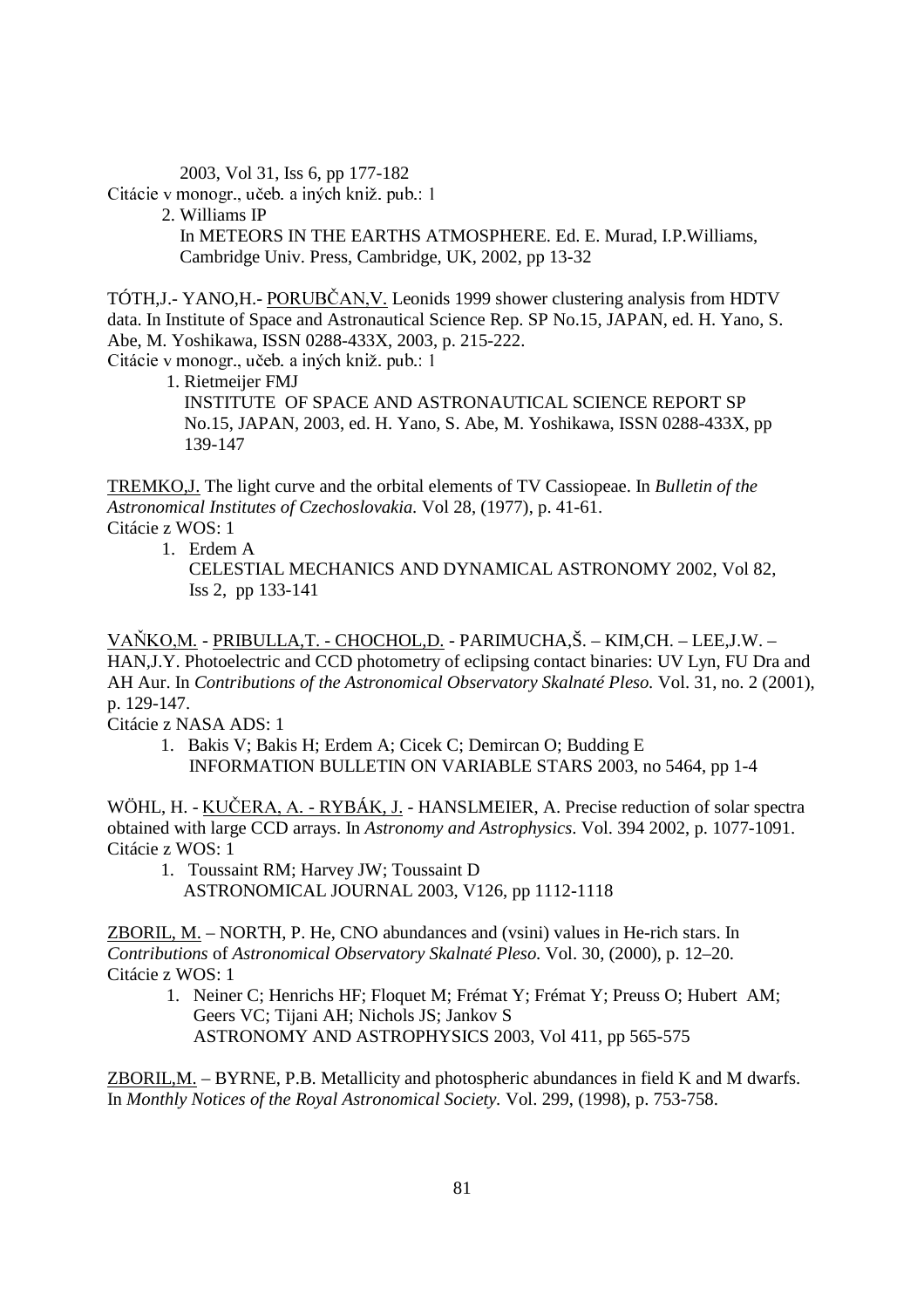Citácie z WOS: 1

 1. Pijpers FP ASTRONOMY AND ASTROPHYSICS 2003, Vol 400, pp 241-251

ZBORIL,M. – BYRNE,P.B. – ROLLESTON, W.R.J. Lithium abundance in field K and M dwarfs. In *Monthly Notices of the Royal Astronomical Society.* Vol. 284, (1997), p. 685-691. Citácie z WOS: 1

1. Drake JJ; Sarra MJ

ASTROPHYSICAL JOURNAL 2003, Vol 594, pp 55-65

ZNOJIL,V.-HOLLAN, J.-HAJDUK,A. Concentration of small particles in Orionids. In *Bulletin of the Astronomical Institutes of Czechoslovakia*. Vol. 38, (1987), 372-375. Citácie z WOS: 1

1. Ryabova GO

 MONTHLY NOTICES OF THE ROYAL ASTRONOMICAL SOCIETY 2003, Vol 341, pp 739-746

Iné citácie: 1

2. Dubietis A

 WGN – JOURNAL OF INTERNATIONAL METEOR ORGANIZATION 2003, Vol 31 no 2, pp 43-48

ZVERKO,J. The test of cassegrain and coude spectrographs of the 2-m telescope at Ondrejov by means of quantitative analysis of Alpha Cygni. In *Bulletin of the Astronomical Institutes of Czechoslovakia.* Vol. 22 (1971), p. 50-60. Citácie z WOS: 1

1. Albayrak B; Gulliver AE; Adelman SJ; Aydin C; Kocer D ASTRONOMY & ASTROPHYSICS 2003, Vol 400, pp 1043-1049

ZVERKO,J. Classification of Ap-stars 21 CVn and HR 830. In *Bulletin of the Astronomical Institutes of Czechoslovakia.* Vol. 35 (1984), p. 294-199. Citácie z WOS: 1

1. Catanzaro G; Leone F ASTRONOMISCHE NACHRICHTEN 2003, Vol 324, pp 445-453

ZVERKO,J. – CHOCHOL,D. – JUZA,K. - ŽIŽŇOVSKÝ,J. AR Aur - a triple system? In *IAU Commission 27th Informational Bulletin on Variable Stars*. no. 1981, (1997), p.1-4. Citácie z WOS: 1

1. Albayrak B; Ak T; Elmasli A ASTRONOMISCHE NACHRICHTEN 2003, Vol 324, pp 523-526

ZVERKO,J. - ŽIŽŇOVSKÝ,J. - KHOKHLOVA,V.L. An Analysis of Disentangled Spectra of the Double-Lined Eclipsing Binary AR Aurigae by Means of Spectrum Synthesis In *Contribution of the Astronomical Observatory Skalnaté Pleso.* Vol. 27, 1997, p. 41 – 52. Citácie z NASA ADS: 1

1. Albayrak B; Ak T; Elmasli A

ASTRONOMISCHE NACHRICHTEN 2003, Vol 324, pp 523-526